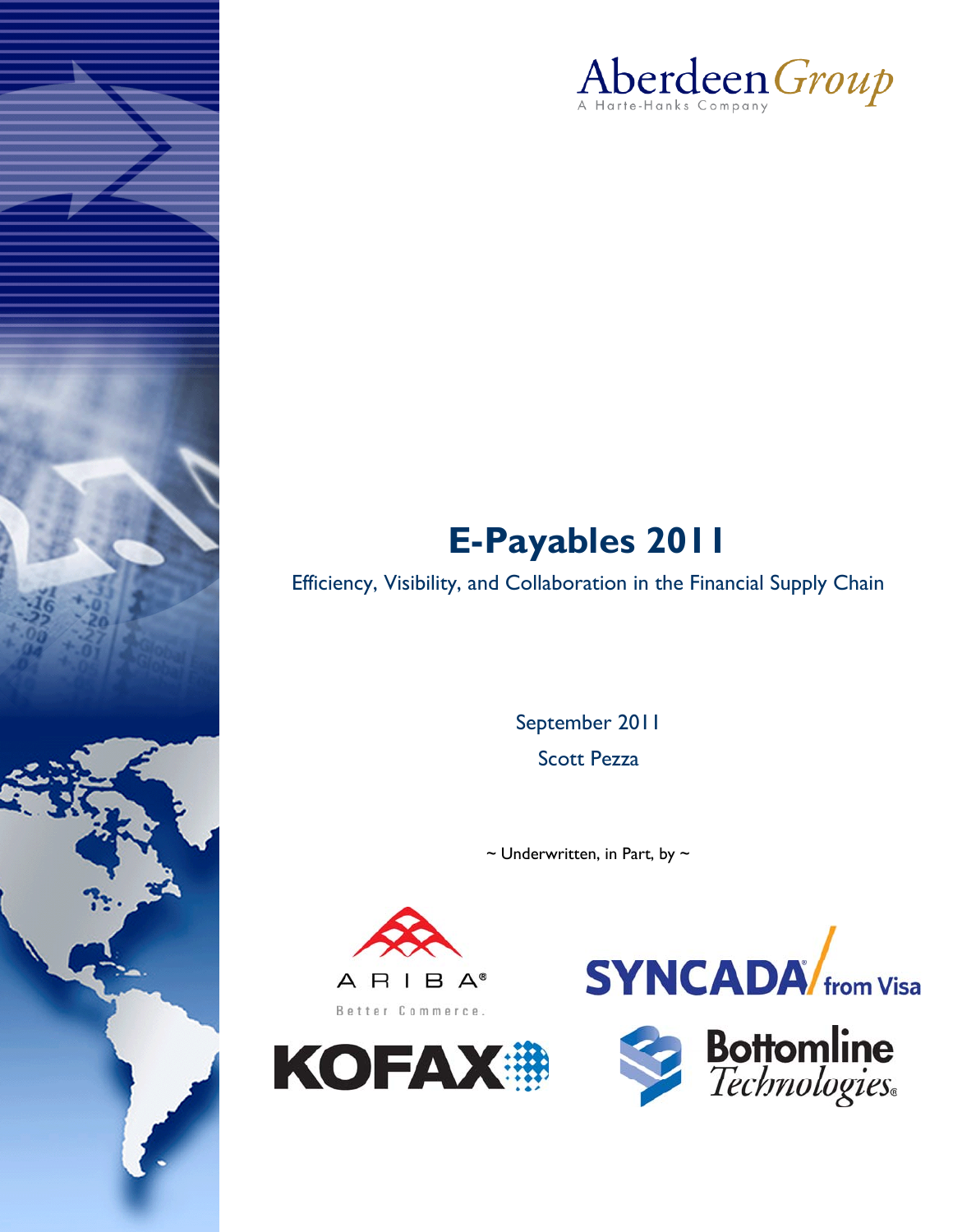

## **Executive Summary**

<span id="page-1-0"></span>Accounts Payable (AP) exists largely in a paper-based world, though the tides are slowly changing. Enterprises are seeking ways to drive down volumes of incoming paper invoices and to migrate from traditional check payments to faster electronic alternatives. This study, based on the responses of 116 professionals gathered in July and August of 2011, examines the best practices of high-performing organizations to see what aspects of invoice receipt, approval processing, payment, and audit serve to differentiate them from their lower-performing counterparts.

### **Best-in-Class Performance**

Aberdeen used the following three key performance criteria to distinguish Best-in-Class companies:

- **5.3 days** to process an invoice from receipt through settlement
- **60%** of invoices paid early enough to secure early payment discounts
- **\$7.78** average cost to process an invoice from receipt through settlement (**96%** able to measure invoice processing costs)

### **Competitive Maturity Assessment**

Survey results show that the firms enjoying Best-in-Class performance shared several common characteristics as compared to Laggards:

- 3.8-times as likely to have established pre-negotiated, fixed early payment discounts
- 2.6-times as likely to have automated alerts to notify managers of payments exceeding pre-defined thresholds
- 1.4-times as likely to have segmented their supply base for electronic payment enablement

### **Required Actions**

In addition to the specific recommendations in Chapter Three of this report, to achieve Best-in-Class performance, companies must:

- Take a step back, and view the entire payments cycle as a whole. Instead of approaching each piece in isolation, focus on how changes in one area may have positive (or negative) results downstream.
- Do not lose sight of the importance of quality. Selecting an enabling technology is more complicated than checking a box, or finding the lowest-cost provider.
- Remember that the greatest benefit of efficiency is control: it provides opportunities for discount capture and allows you to make choices when it comes time for payment.

#### Research Benchmark

Aberdeen's Research Benchmarks provide an in-depth and comprehensive look into process, procedure, methodologies, and technologies with best practice identification and actionable recommendations

### **How Does Your Performance Compare to the Best-in-Class?**



- Compare your processes
- Receive a free, personal PDF scorecard
- Benefit from custom recommendations to improve your performance, based on the research



Receive Your Free Scorecard

*© 2011 Aberdeen Group. Telephone: 617 854 5200*  This document is the result of primary research performed by Aberdeen Group. Aberdeen Group's methodologies provide for objective fact-based research and represent the best analysis available at the time of publication. Unless otherwise noted, the entire contents of this publication are copyrighted by Aberdeen Group, Inc. and may not be reproduced, distributed, archived, or transmitted in any form or by any means without prior written consent by Aberdeen Group, Inc.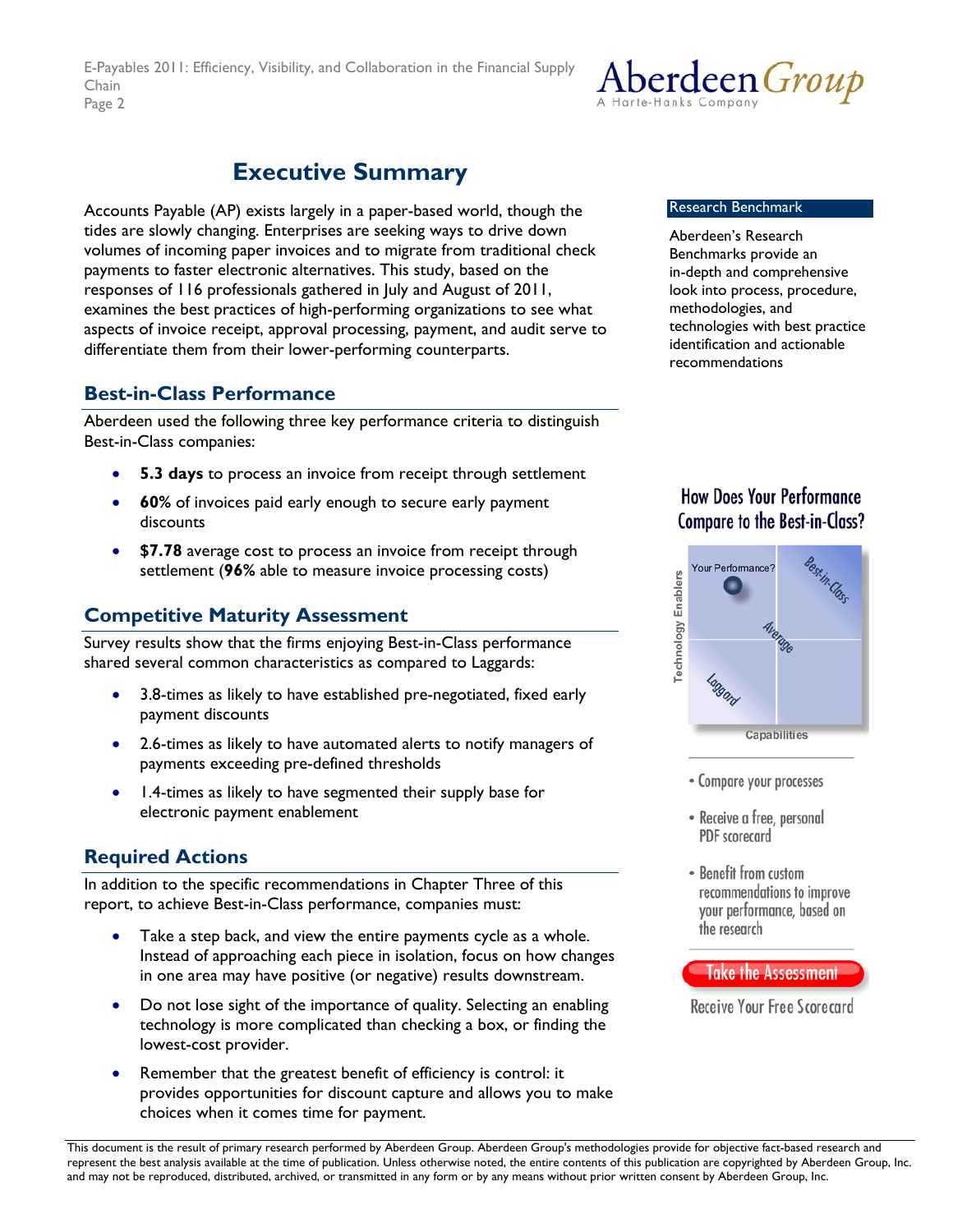

### **Table of Contents**

### **Figures**

| Figure 2: Top Strategies for Accounts Payable Improvement7 |  |
|------------------------------------------------------------|--|
|                                                            |  |
|                                                            |  |
|                                                            |  |
| Figure 6: Current and Preferred AP Deployment Models 16    |  |
|                                                            |  |

### **Tables**

| Table 3: Payment Types by Volume, Recent and Planned Changes 8       |  |
|----------------------------------------------------------------------|--|
|                                                                      |  |
|                                                                      |  |
|                                                                      |  |
| Table 7: The Relationship Between PACE and the Competitive Framework |  |
|                                                                      |  |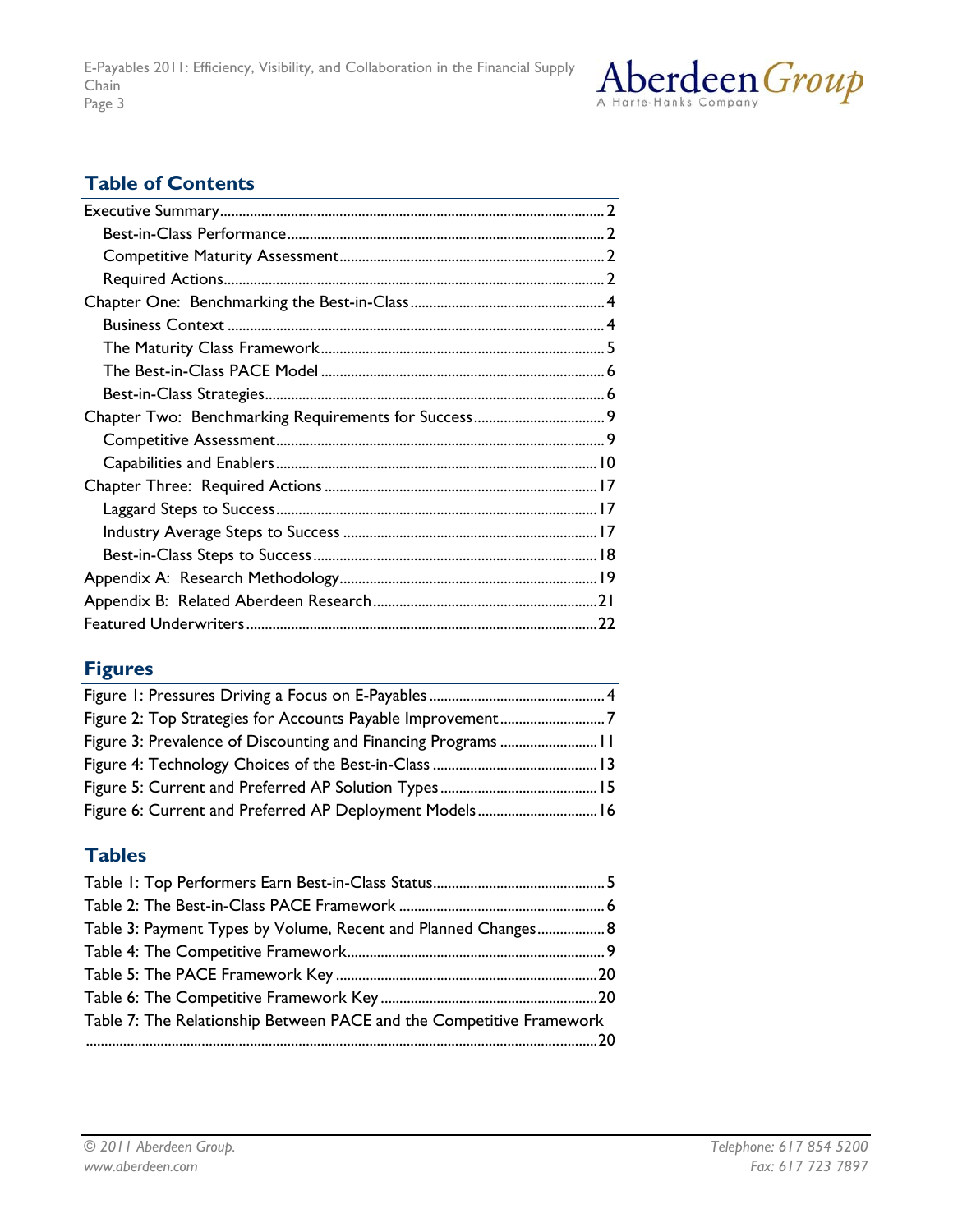## <span id="page-3-0"></span>**Chapter One: Benchmarking the Best-in-Class**

### **Business Context**

For the better part of the past decade, the story of accounts payable has remained largely the same. Its focus has been on the promise of technology to cut down volumes of paper invoices and checks, with the resulting efficiencies driving down processing times and costs, and maximizing discount capture. That is not to say that there have not been incremental gains over the years. For example, in Aberdeen's 2004 *[Invoice Reconciliation](http://www.aberdeen.com/aberdeen-library/379/invoicereconciliation.aspx)  [and Payment](http://www.aberdeen.com/aberdeen-library/379/invoicereconciliation.aspx)* study, over two-thirds of responding enterprises reported that paper-based invoices accounted for at least 80% of their total volume; in the 2011 *[Invoicing and Workflow](http://www.aberdeen.com/Aberdeen-Library/6997/RA-workflow-invoice-processing.aspx)* report, only one-third of respondents reported similar levels. Aside from these types of improvements, however, accounts payable remains a largely manual business function that holds tremendous potential for future large-scale improvement.

At the center of that improvement potential is the promise of cost savings. Not surprisingly, this has been consistently ranked at the top of the list of pressures driving enterprise focus on AP improvement. Responding companies also recognize the part that operational efficiency plays, which extends beyond pure costs and impacts enterprise visibility, cash flow forecasting ability, and the maximization of negotiated savings and discounts. These concerns are universal, chosen in similar levels across companies of all performance classes, from Best-in-Class to Laggard. This serves to highlight an important element of the continuing e-payables discussion: namely, that even those currently performing well relative to their peers have room for further improvement over time.

### **Figure 1: Pressures Driving a Focus on E-Payables**



#### Fast Facts

√ **77%** of incoming invoices are paper-based

Aberdeen *Group* 

√ **50%** of outgoing payments are made by traditional paper check

#### Company Sizes by Revenue

Aberdeen uses the following definitions based on annual revenue:

- $\sqrt{\ }$  Small: Under \$50 million
- $\sqrt{\phantom{a}}$  Midsize: \$50 million \$1 billion
- √ Large: Over \$1 billion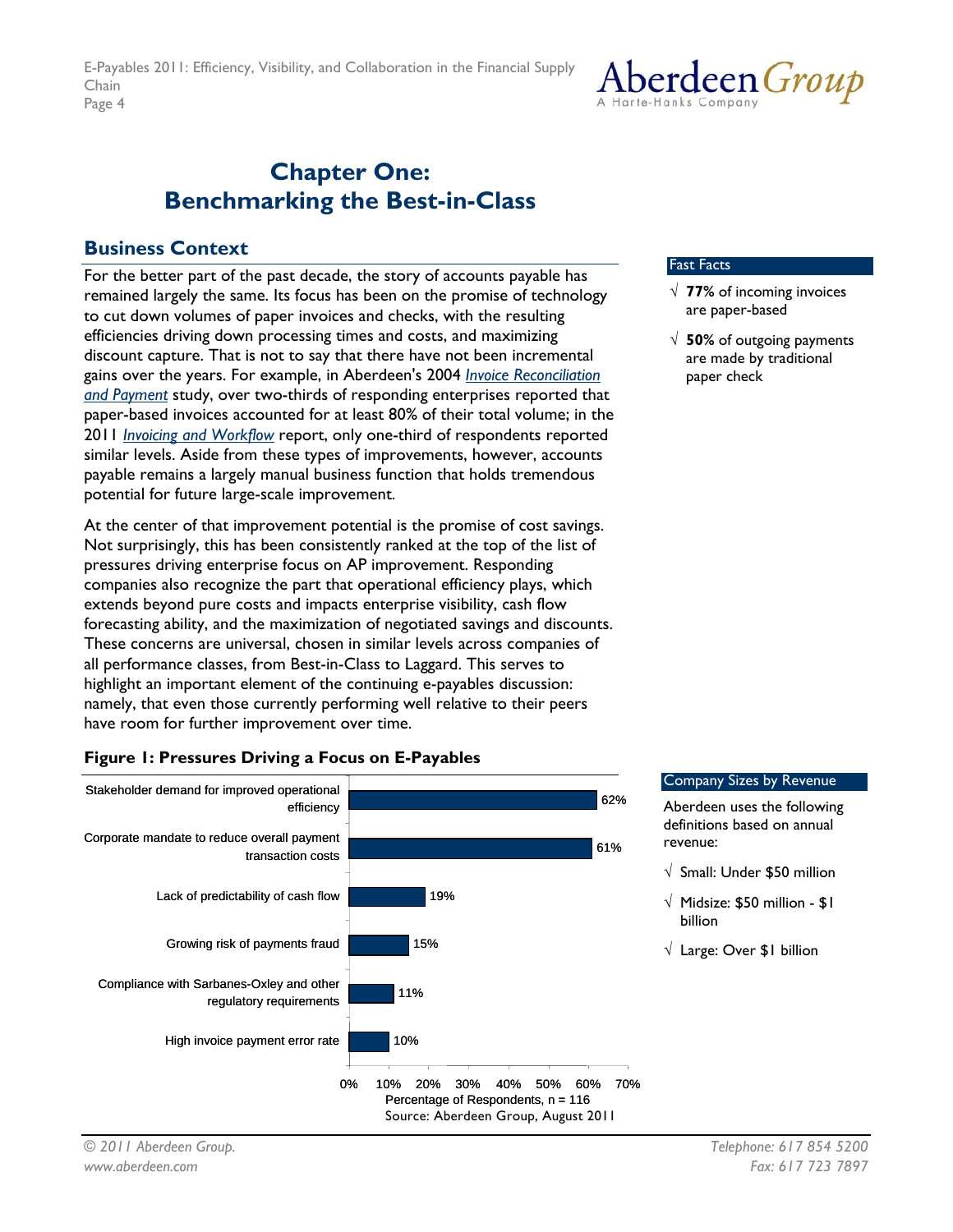

<span id="page-4-0"></span>While these pressures are reported with similar frequencies across the different performance groups, some interesting differences emerge when comparing companies based on their annual revenues. Large enterprises selected cost reduction nearly twice as often as small companies (85% versus 44%), while they were also far less likely than those small companies to cite concerns over cash flow predictability (6% versus 31%) and risk of payments fraud (6% versus 19%). For most pressures, midsize companies tended to occupy the middle-ground between small and large, with the exception of operational efficiency (71%), which they reported more often than both their small and large counterparts (56% and 62%, respectively). This presents a picture of small companies waging battles on multiple fronts, while midsize and large companies are focused more intently on cost and efficiency. These differences help set the context for the varied strategies each group is employing, which adds another perspective to the performance-based evaluation that follows.

### **The Maturity Class Framework**

Aberdeen used three key performance criteria to distinguish the Best-in-Class from Industry Average and Laggard organizations.

| <b>Definition of</b><br><b>Maturity Class</b>                                  | <b>Mean Class Performance</b>                                                                                                                                                                                                                                                                     |  |
|--------------------------------------------------------------------------------|---------------------------------------------------------------------------------------------------------------------------------------------------------------------------------------------------------------------------------------------------------------------------------------------------|--|
| <b>Best-in-Class:</b><br><b>Top 20%</b><br>of aggregate<br>performance scorers | <b>5.3 days</b> to process an invoice from receipt<br>through settlement<br>• 60% of invoices paid early enough to secure early<br>payment discounts<br><b>\$7.78</b> average cost to process an invoice from<br>receipt through settlement (96% able to measure<br>invoice processing costs)     |  |
| <b>Industry Average:</b><br>Middle 50%<br>of aggregate<br>performance scorers  | <b>I 0.2 days</b> to process an invoice from receipt<br>through settlement<br>■ 9% of invoices paid early enough to secure early<br>payment discounts<br><b>. \$12.05</b> average cost to process an invoice from<br>receipt through settlement (91% able to measure<br>invoice processing costs) |  |
| Laggard:<br><b>Bottom 30%</b><br>of aggregate<br>performance scorers           | ■ 24.5 days to process an invoice from receipt<br>through settlement<br>" 2% of invoices paid early enough to secure early<br>payment discounts<br><b>. \$37.45</b> average cost to process an invoice from<br>receipt through settlement (42% able to measure<br>invoice processing costs)       |  |

### **Table 1: Top Performers Earn Best-in-Class Status**

Source: Aberdeen Group, August 2011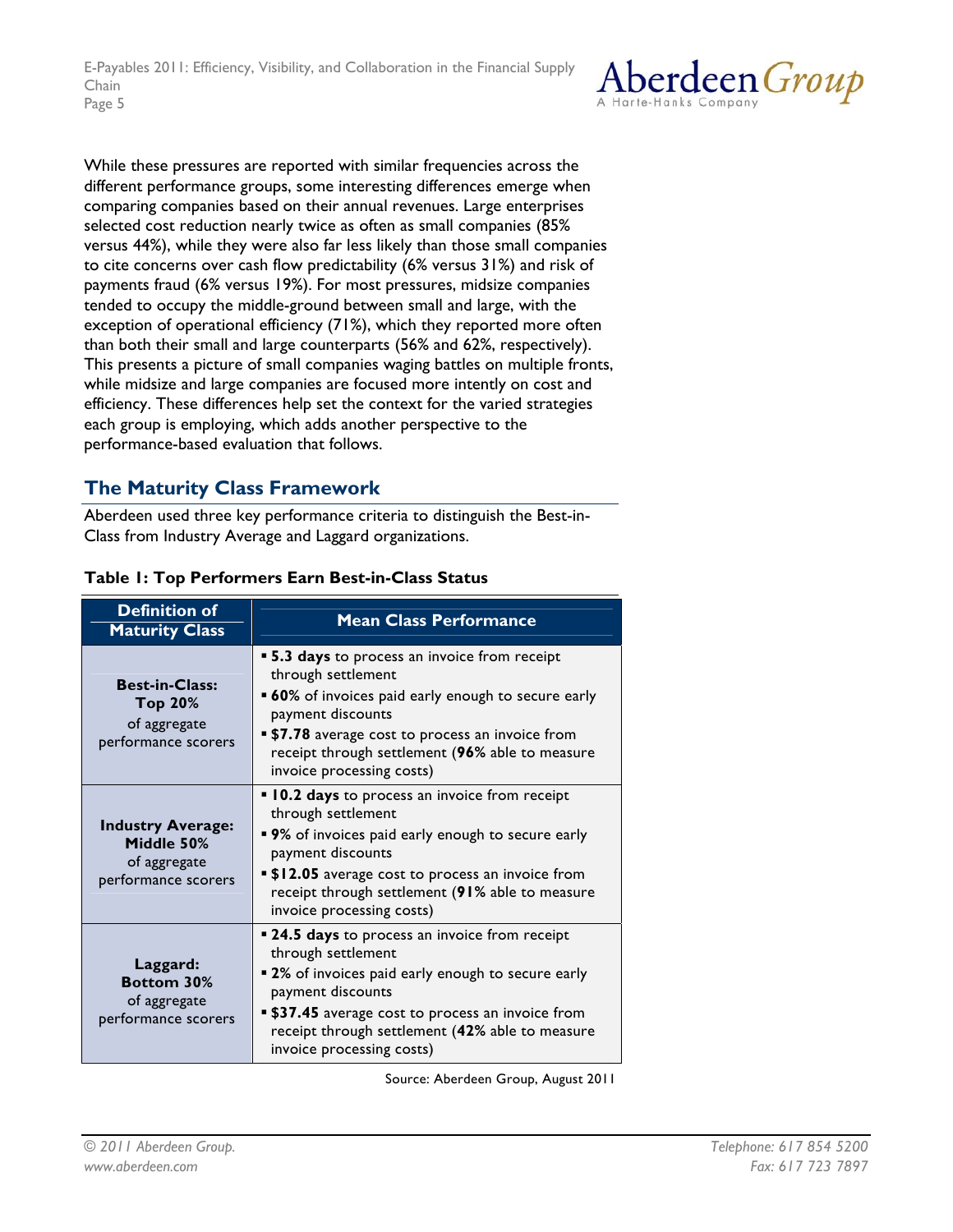

### <span id="page-5-0"></span>**The Best-in-Class PACE Model**

Gaining operational efficiencies and driving down AP processing costs requires a combination of strategic actions, organizational capabilities, and enabling technologies. They all play a role in an integrated approach to AP improvement, and it would be difficult for the individual segments to contribute effectively in isolation. Table 2 presents a comprehensive view of driving pressures, key strategies, fundamental capabilities, and supporting technological enablers from the point of view of a Best-in-Class enterprise.

### **Table 2: The Best-in-Class PACE Framework**

| <b>Pressures</b>                                                                                                                                                    | <b>Actions</b>                                                                              | <b>Capabilities</b>                                                                                                                                                                                                                                                                                                                                                                                                                                                                           | <b>Enablers</b>                                                                                                                                                                                                                                                                                                                                                   |
|---------------------------------------------------------------------------------------------------------------------------------------------------------------------|---------------------------------------------------------------------------------------------|-----------------------------------------------------------------------------------------------------------------------------------------------------------------------------------------------------------------------------------------------------------------------------------------------------------------------------------------------------------------------------------------------------------------------------------------------------------------------------------------------|-------------------------------------------------------------------------------------------------------------------------------------------------------------------------------------------------------------------------------------------------------------------------------------------------------------------------------------------------------------------|
| • Corporate<br>mandate to<br>reduce overall<br>payment<br>transaction<br>costs<br>$\blacksquare$ Stakeholder<br>demand for<br>improved<br>operational<br>efficiency | ■ Automate AP<br>processes<br>■ Centralize AP<br>processes in a<br>shared service<br>center | <b>Employ post-settlement audit to identify</b><br>overpayments, missed credits, etc.<br>" Tight internal payment controls<br>■ Centralized processing / shared service<br>center for AP<br><b>Standardized payment processes across the</b><br>organization<br>" Visibility into all stages of the payment<br>process (from payment origination to<br>settlement)<br>Alerts to notify managers of payments<br>initiated above a threshold amount that<br>should warrant management attention | • Document imaging<br>(converting paper documents<br>into digital form)<br><b>Electronic approval workflow</b><br><b>Scanning (extracting data</b><br>from paper/electronic<br>documents)<br><b>Electronic Procurement</b><br><b>Electronic Bank Account</b><br>Management<br>Invoicing networks<br><b>Procurement networks (with</b><br>invoicing functionality) |

Source: Aberdeen Group, August 2011

### **Best-in-Class Strategies**

In response to the demands for lower costs and more efficient operations, surveyed companies are focusing squarely on AP process automation (Figure 2). This is the common underpinning to other related strategies, from standardization of processes and policies to organizational centralization and systems integration. It is interesting to note that lowerperforming respondents are more likely to be conducting internal selfassessments: they are taking stock of their current situation (process and performance alike), as a means of gauging which future strategy to employ. These strategies all play together in the pursuit of performance improvement: standardization eases the difficult task of centralization, and provides an efficient base for automation efforts; and automation introduces new systems, for which integration into existing Enterprise Resource Planning (ERP) or financial solutions will aim to provide seamless information access and visibility. The takeaway is not that there is a single correct strategy to employ. Rather, it is that an intelligent improvement strategy will begin with the desired future state, and ensure that the necessary short-terms steps are taken to improve the chances of achieving the longer-term vision.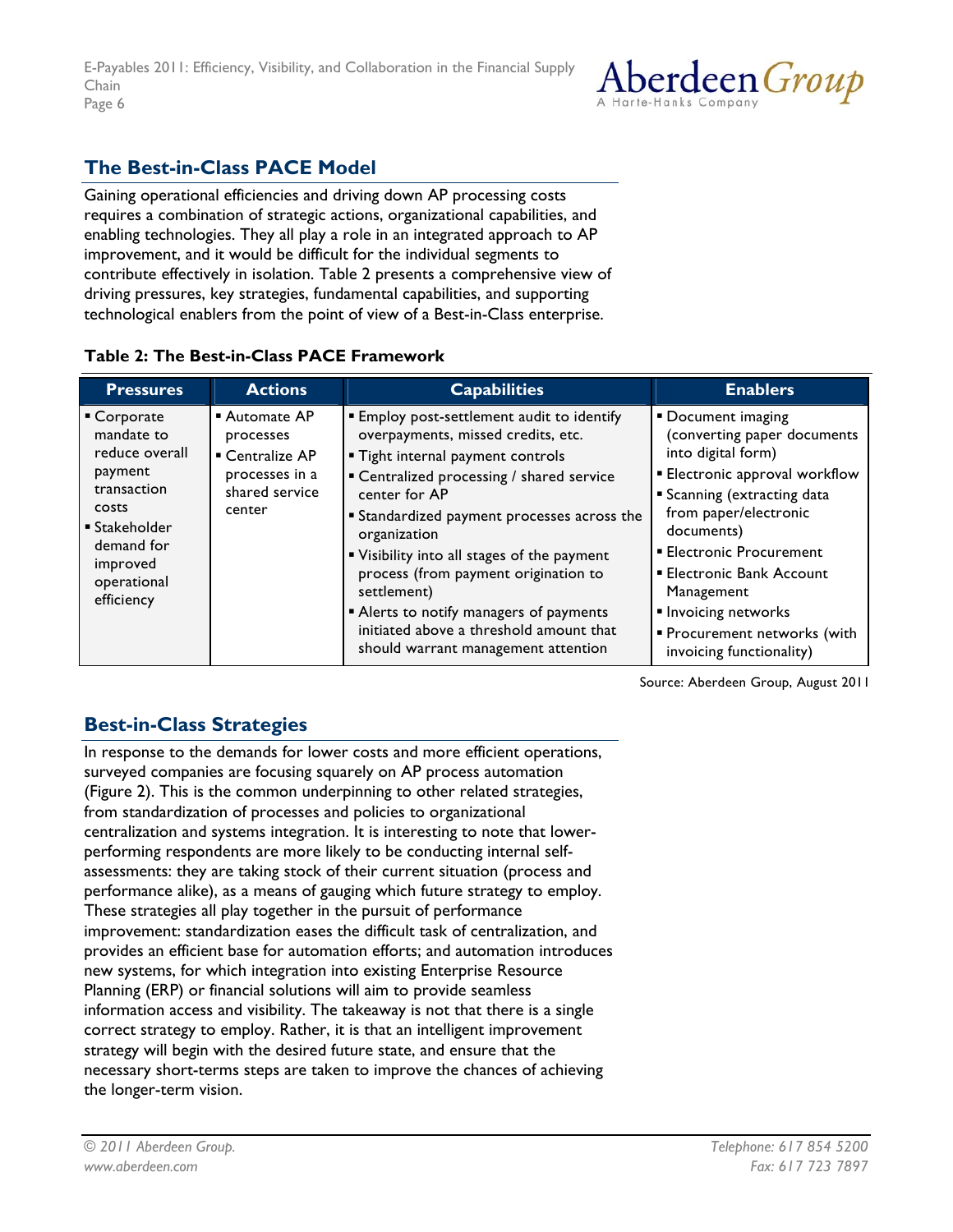



#### <span id="page-6-0"></span>**Figure 2: Top Strategies for Accounts Payable Improvement**

Apart from these high-level strategic approaches, responding companies have noted specific areas where they intend to make changes moving forward. While many of these will be discussed in the following chapter, the Insight below focuses on one of the most important aspects of e-payables: the methods chosen for paying suppliers.

### **Payment Methods - Past, Present, and Future**

The paper check is still with us, despite enterprises' continued interest in seeing its volumes drop. As illustrated in Table 3, however, the payments landscape is changing. The second column represents the average volume of total payments transactions that each payment type constitutes for our current respondents. The third and fourth columns show the net percentage of companies reporting actual change over the past two years, or expected change over the next two. For example, checks currently make up 50% of the overall payments volume for these companies, with a strong downward trend: 41% more respondents noted a decrease over the past two years (46%) than noted an increase (5%); and 71% more stated an expectation of decreasing check volumes over the next two years (73%) as expect increases (2%).

*continued* 

"Because we are not yet relying extensively on automated processing of invoice and payment transactions, systems work together reasonably well, but require extensive monitoring and review of transactions. We expect that moving to fully automated processing will be difficult to achieve, but will significantly speed transaction processing, improve timely recognition of transaction data, and reduce errors when eventually accomplished."

> $~\sim$  CFO. Industrial Equipment Manufacturer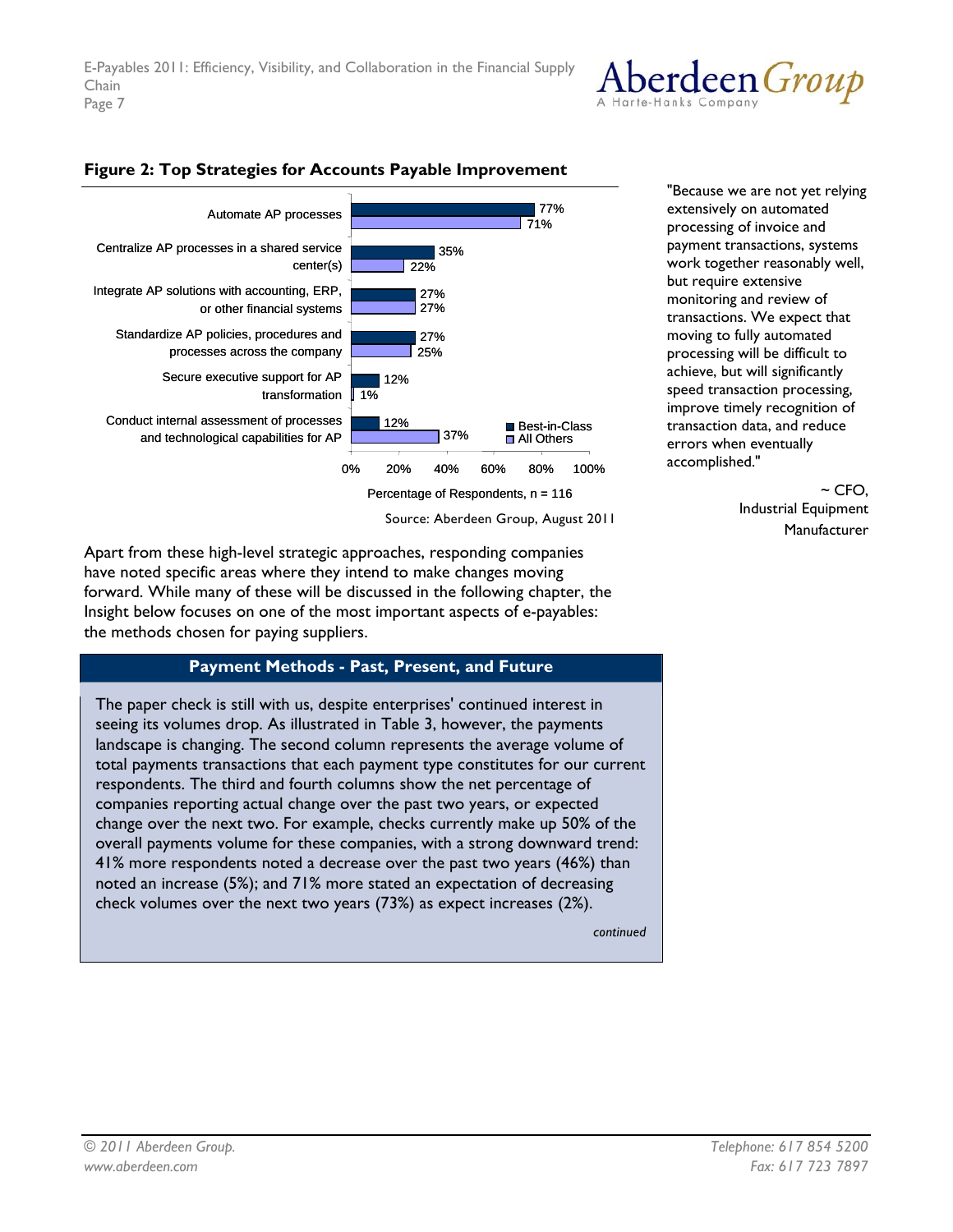

### **Payment Methods - Past, Present, and Future**

| <b>Payment</b><br><b>Method</b> | <b>Current</b><br>Volume | % Respondents<br><b>Changed over</b><br>Past 2 Years* | % Respondents<br><b>Expecting Change</b><br>over Next 2 Yrs* |
|---------------------------------|--------------------------|-------------------------------------------------------|--------------------------------------------------------------|
| Check                           | 50%                      | $-41%$                                                | $-71%$                                                       |
| EFT / ACH                       | 32%                      | $+58%$                                                | $+77%$                                                       |
| P-Card                          | 9%                       | $+27%$                                                | $+38%$                                                       |
| Wire Transfer                   | 9%                       | + 7%                                                  | $+2%$                                                        |

#### <span id="page-7-0"></span>**Table 3: Payment Types by Volume, Recent and Planned Changes**

Note: Net changes reflect the percentage of respondents selecting an increase minus the percentage selecting a decrease, with moderate and significant changes combined. Source: Aberdeen Group, August 2011

Of course, these numbers are not weighted based on the degree of the past or expected change. For example, of the 41% of companies noting a recent decrease in check usage, four-fifths described the change as "moderate," with the remaining one-fifth describing it as "significant." A similar ratio applies to recent increases as well, with approximately three-fourths of all companies noting increases in Electronic Funds Transfers (EFTs), purchasing cards (pcards), or wires placing them in the "moderate" range. This is not surprising, as it helps to explain why the strong interest in reducing check volumes has, to date, produced mostly moderate results. In other words, it is something that most companies aspire to accomplish, but it requires incremental gains to reach the end.

Looking to the future, and to the methods that will replace paper checks, the likely "winner" appears to be EFT / ACH. This method shows the largest significant increase (29%), with no one indicating any intent to scale back. Wires show some future movement, but increases by some respondents are mostly offset by decreases for others (14% vs. 12%). Respondents expect pcards to garner mostly moderate increases, with minimal offset. The introduction of card-based payments for traditional invoices (which feature some degree of rebates), could offer a bit of competition for EFT / ACH at the head of the pack - though there is quite a large gap to make-up in overall volumes.

In the next chapter, we will see what the top performers are doing to achieve superior results.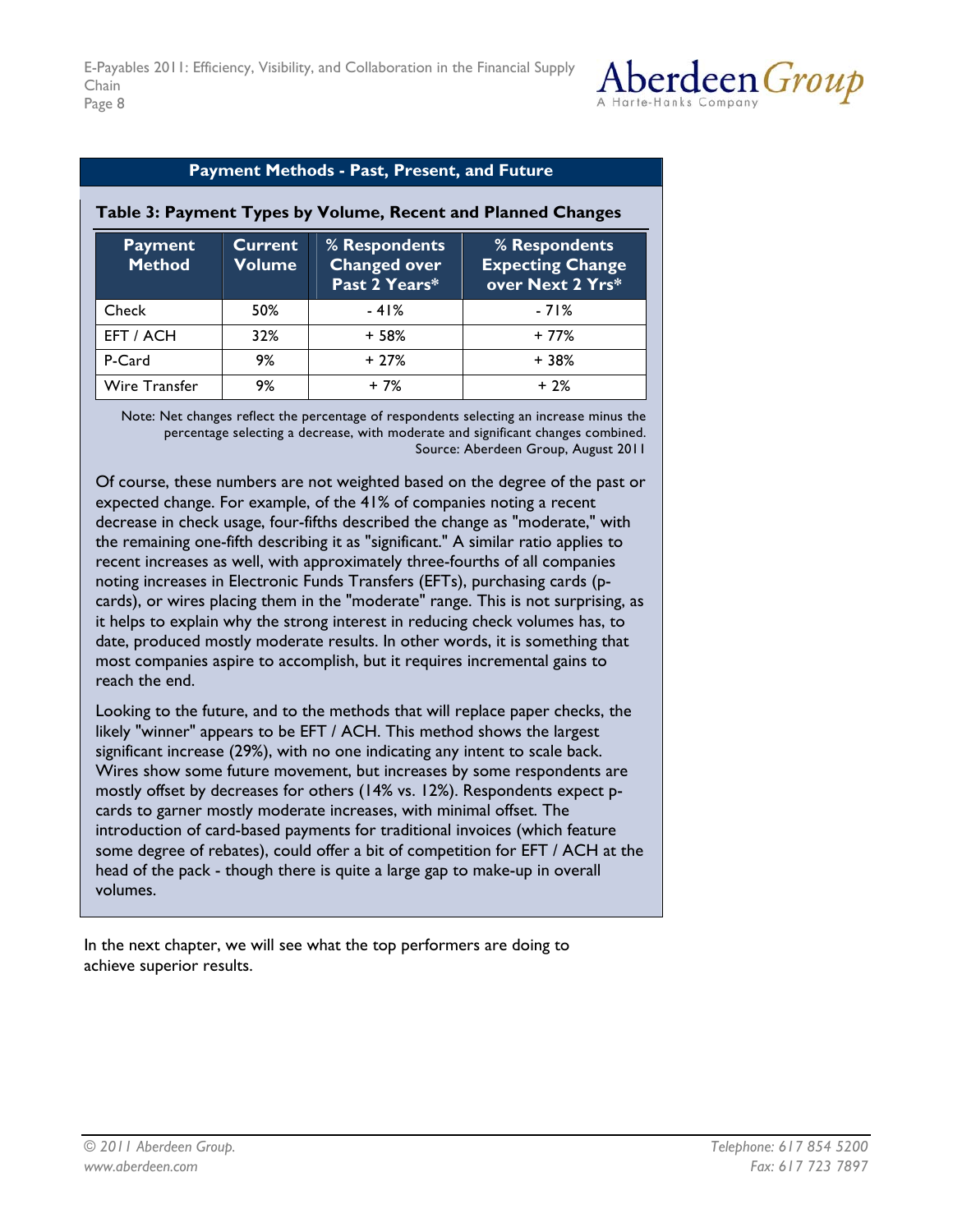## <span id="page-8-0"></span>**Chapter Two: Benchmarking Requirements for Success**

The ultimate success of an AP improvement initiative requires the cultivation of capabilities, implementation of measures, and integration of related technologies and business functions to drive down costs, speed up processing times, and improve overall visibility. This chapter examines the steps Best-in-Class enterprises have taken when positioning themselves for performance improvement.

### **Competitive Assessment**

Aberdeen Group analyzed the aggregated metrics of surveyed companies to determine whether their performance ranked as Best-in-Class, Industry Average, or Laggard. In addition to having common performance levels, each class also shared characteristics in five key categories: (1) **process** (the approaches they take to execute daily operations); (2) **organization** (corporate focus and collaboration among stakeholders); (3) **knowledge management** (contextualizing data and exposing it to key stakeholders); (4) **technology** (the selection of the appropriate tools and the effective deployment of those tools); and (5) **performance management** (the ability of the organization to measure its results to improve its business). These characteristics (identified in Table 4) serve as a guideline for best practices, and correlate directly with Best-in-Class performance across the key metrics.

### **Table 4: The Competitive Framework**

|                  | <b>Best-in-Class</b>                                                                                              | <b>Average</b> | <b>Laggards</b> |
|------------------|-------------------------------------------------------------------------------------------------------------------|----------------|-----------------|
|                  | Employ post-settlement audit to identify overpayments,<br>missed credits, etc.                                    |                |                 |
|                  | 100%                                                                                                              | 83%            | 69%             |
| <b>Process</b>   | Tight internal payment controls (i.e., different employees<br>for payment requests, authorization, and execution) |                |                 |
|                  | 93%                                                                                                               | 70%            | 67%             |
|                  | Standardized payment processes across the organization                                                            |                |                 |
|                  | 81%                                                                                                               | 69%            | 60%             |
|                  | Centralized processing / shared service center for AP                                                             |                |                 |
|                  | 85%                                                                                                               | 58%            | 56%             |
| Organization     | Cross-functional coordination of payments management<br>between procurement, finance, treasury, IT                |                |                 |
|                  | 63%                                                                                                               | 48%            | 47%             |
| <b>Knowledge</b> | Visibility into all stages of the payment process (from<br>payment origination to settlement)                     |                |                 |
|                  | 67%                                                                                                               | 44%            | 44%             |



#### Fast Facts

- √ **100%** of Best-in-Class enterprises employ postsettlement audit to identify overcharges, missed discounts, etc.
- $\sqrt{ }$  Best-in-Class enterprises are **2.3-times as likely** as others to have negotiated discount terms in place for their purchases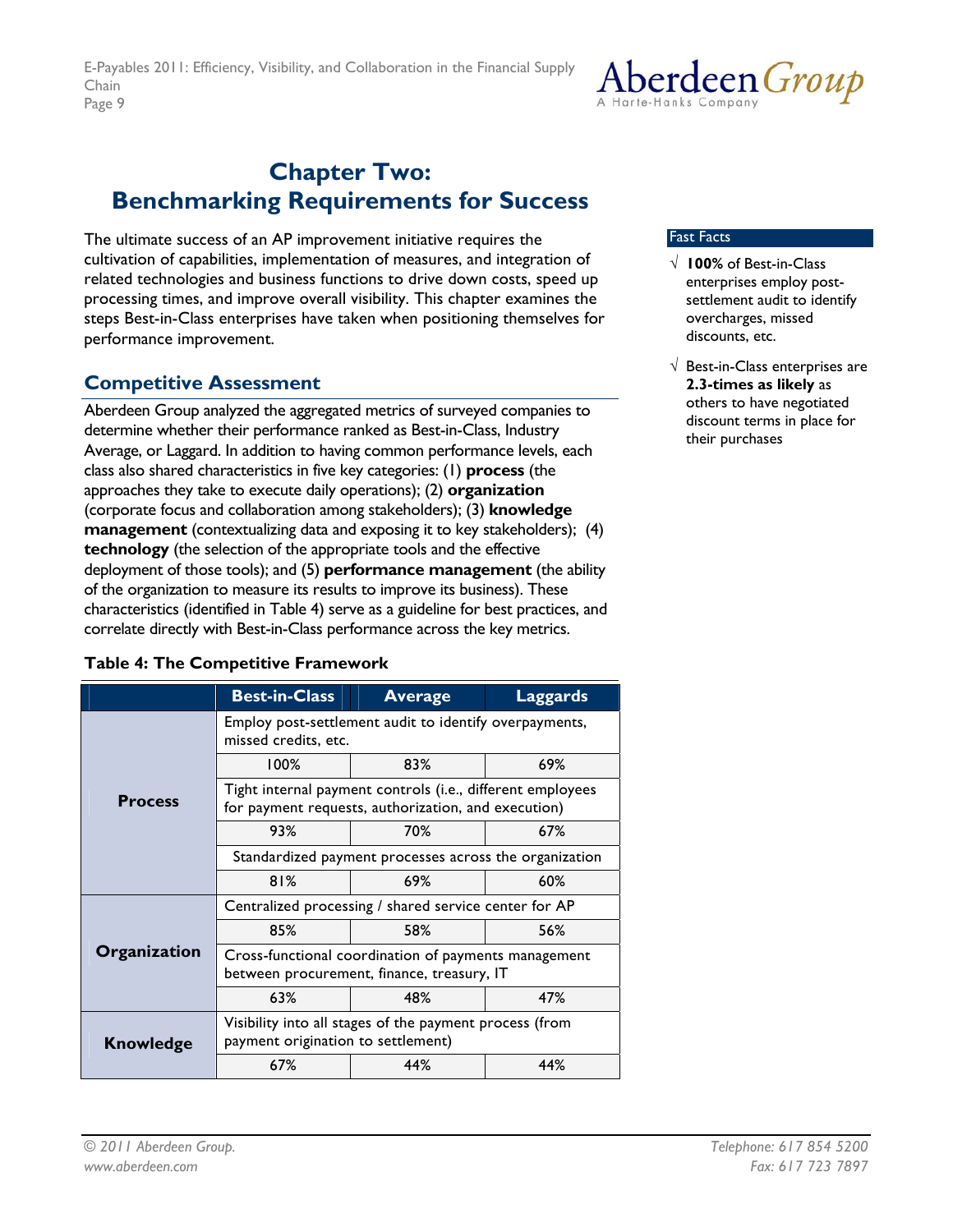

<span id="page-9-0"></span>

|                    | <b>Best-in-Class</b>                                                                                                    | <b>Average</b> | <b>Laggards</b> |
|--------------------|-------------------------------------------------------------------------------------------------------------------------|----------------|-----------------|
| <b>Technology</b>  | Alerts to notify managers of payments initiated above a<br>threshold amount that should warrant management<br>attention |                |                 |
|                    | 67%                                                                                                                     | 36%            | 26%             |
| <b>Performance</b> | Well-defined metrics, incentives, and penalties applied to<br>payments                                                  |                |                 |
|                    | 56%                                                                                                                     | 23%            | 4% ا            |

Source: Aberdeen Group, August 2011

### **Capabilities and Enablers**

Based on the findings of the Competitive Framework and interviews with end users, Aberdeen's analysis of the Best-in-Class demonstrates that a keen focus on the quality, consistency, and alignment of AP processes is fundamental to payables success. The organizational and technological choices made should aim to support the execution of these processes, while providing proper management visibility to enable continuous improvement.

### *Process*

With performance improvement in mind, it can be helpful to begin at the end, with post-settlement audit. On average, responding companies estimated that "recoverable items" (overcharges, missed discounts, etc.) amounted for 2.5% of their total payment volume. For a typical midsize company (from this year's *[Invoicing and Workflow](http://www.aberdeen.com/Aberdeen-Library/6997/RA-workflow-invoice-processing.aspx)* report) that would amount to \$1.9m of potentially-missed savings out of a total of \$77m spend. By taking a retrospective look at the results of AP processes, companies have the opportunity to identify the reasons why certain items fall through the cracks - while driving some appreciable monetary benefits in the process.

Just as Best-in-Class companies are more likely to employ audits to recover items that may have been missed during initial processing, they are also more likely to have tight payment controls in place to prevent policy violations (or, at worst, fraudulent practices) during day-to-day activities. Some common examples of such controls are separation of signature authority from access to check stock, or prevention of vendor master updates by those who can approve payments. These controls not only serve to prevent fraudulent payments (and fulfill obligations under Sarbanes-Oxley), but to improve the reliability of the payables processes themselves.

Building on the theme of reliability, standardization of payment processes helps to ensure that desired results are repeatable - and that undesirable outcomes can be identified and their causes fixed. For companies with decentralized AP operations, common policies and procedures are carried out across locations. For those companies handling AP activities in a single location (either due to size or centralization), standardization ensures that each transaction is handled in the same manner regardless of supplier, AP clerk, etc. Ultimately, the goal is to limit the number of variables in the

"We don't get behind on our payments or lead anyone to question our ability to pay. We take pride in that our department does such a good job that we have this [AAA bond] rating. In the end, this helps the students, which is our main goal."

> ~ Norma VanLandingham, District AP Manager, Dallas County Community College District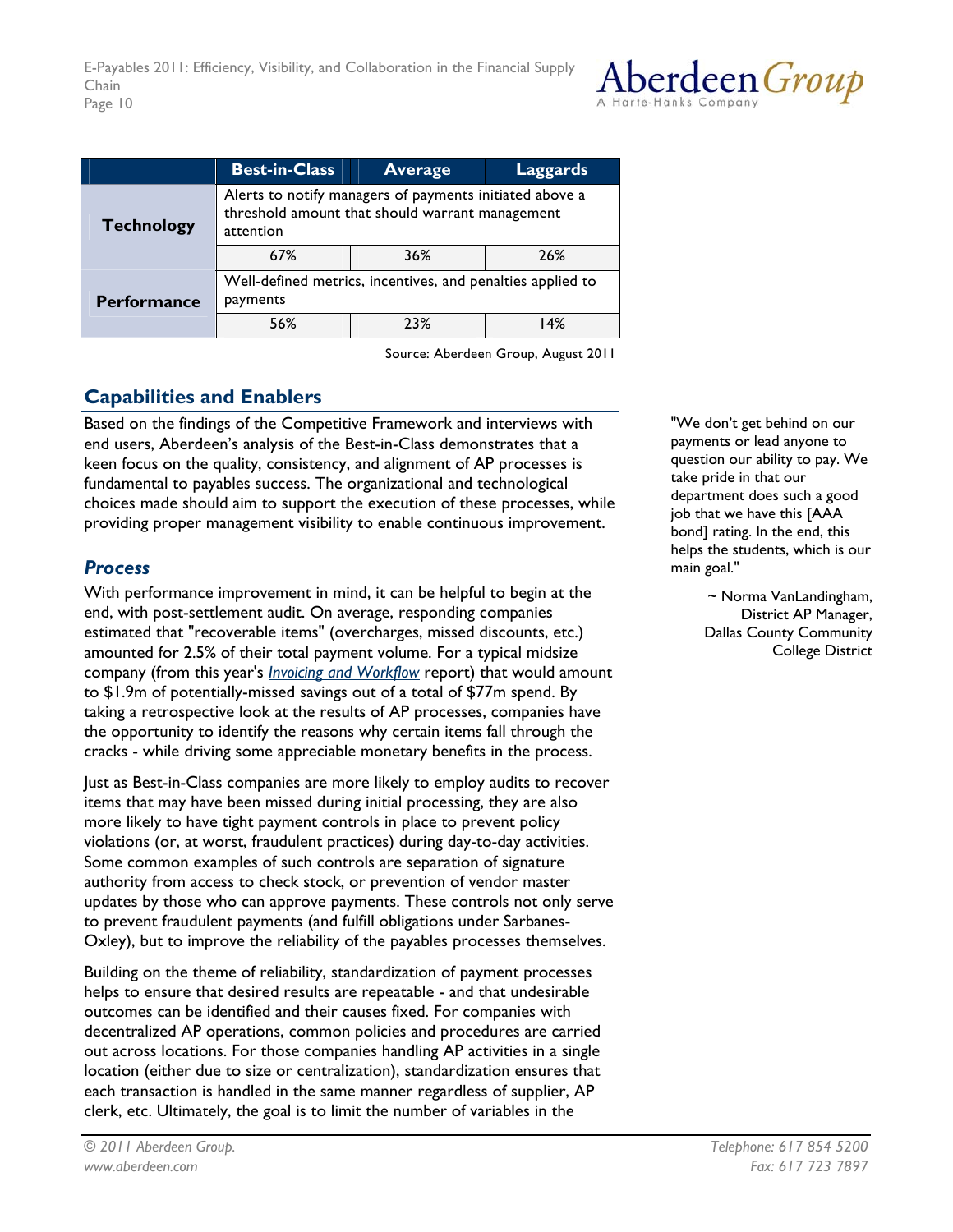<span id="page-10-0"></span>E-Payables 2011: Efficiency, Visibility, and Collaboration in the Financial Supply Chain Page 11



process, to make identifying flaws as easy as possible in support of continued improvement efforts.

### *Maximizing the Benefits of Efficiency: Discount Capture*

There are two requirements necessary for discount capture, neither of which is typical in Industry Average or Laggard companies: existing discount arrangements and the ability to process invoices fast enough to take advantage of them. Because discount capture is a part of the Best-in-Class definition, it should be expected that those capturing a higher percentage of discounts are also more likely to have such discount programs in place. It is the combination of this greater opportunity (as illustrated by program existence in Figure 3) and efficient invoice processing (as detailed in Chapter One's Best-in-Class definition) that serve as the main enablers of successful discount capture. Without both pieces of the puzzle, the savings opportunity cannot be realized.



### **Figure 3: Prevalence of Discounting and Financing Programs**

### *Organization*

A cornerstone of efficiency improvement is the removal of unnecessary action. In the AP space, two main examples can be duplicated effort across locations and extended transit time for physical documents (both invoices and payments). These examples are also directly addressed by the centralization of AP processes, another hallmark of Best-in-Class operations. This is not a wholesale requirement, however: centralized receipt and imaging (or manual data entry) can be coupled with decentralized approvals. It also does not call for absolute centralization in a single location: AP tasks supporting multiple locations or units within a common geographic region can be consolidated together. Continuing across the spectrum, shared service centers can consolidate activities beyond AP, to provide a common source for accounts receivable, payroll, and other functions. Individual locations require some amount of fixed expenditure for support. By consolidating locations, the goal is to minimize the fixed cost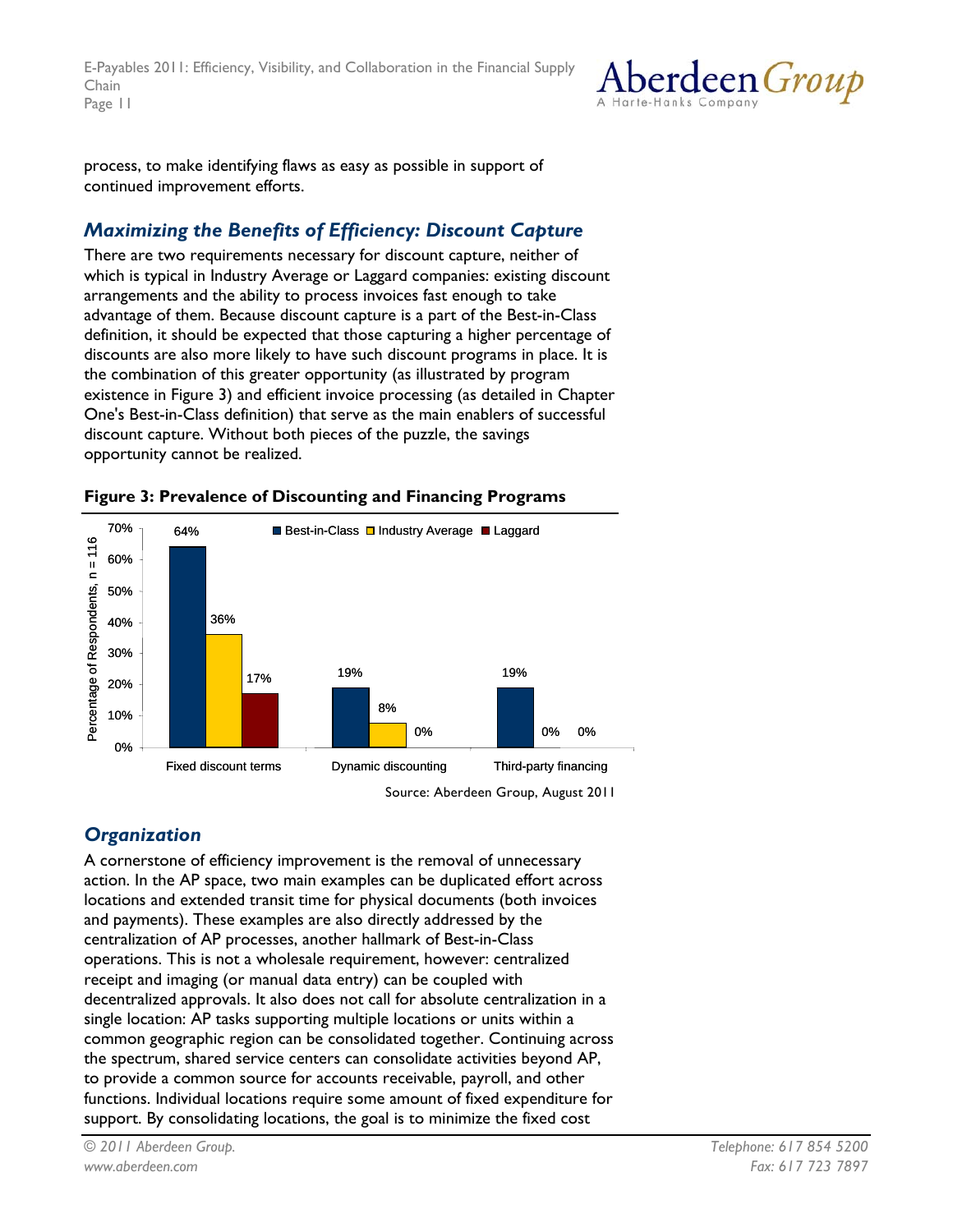

(or semi-variable costs such as individual units of labor) to more closely match overall requirements - and keep the total cost per transaction to a minimum.

Transitioning from how the organization is structured to how those structures interact, the topic of cross-functional coordination is front-andcenter. Best-in-Class companies are those that have active coordination and collaboration between functional areas like AP, procurement, finance, and IT. In essence, this requires thinking of AP as part of the larger source-tosettle process - and further still as an integral piece of the overall financial supply chain. Successful negotiations in procurement result in favorable pricing and payment terms, but it is up to AP to ensure that those prices are accurately invoiced, and that the process is efficient enough to capitalized on those available terms. In the same vein, the opportunities afforded by efficient AP processing are still subject to cash availability and related concerns of the greater finance organization. All of the parts must work together to produce the best results, and inter-departmental collaboration (with the likely assistance of proper data sharing and visibility) is the key to that relationship.

### *Knowledge Management*

Picking up on the theme of information sharing, visibility is critical not only for collaboration, but also for effective management on a day-to-day basis. Best-in-Class enterprises are those that can provide visibility into all stages of the payment process, ensuring that managers have the information necessary to identify and rectify flaws in the process while also keeping interested suppliers up-to-date on the status of their outstanding invoices. In this respect, "visibility" can take the form of dashboards summarizing overall invoice volumes, outstanding transactions at different points in the cycle, or those flagged for review. Visibility can also refer to supplier portals providing similar data to fulfill outside inquiries. In both cases, the common element is the provision of accurate and timely data to meet the specific needs of individual stakeholders.

### *Technology*

Whereas dashboards and portals provide needed information to those looking for it, rules-based alerts take an active approach in drawing management attention. For example, Best-in-Class enterprises have implemented alerts to notify managers of payments initiated above a threshold amount that should warrant management attention. These sorts of automated aides serve to guide transactions along standardized paths, in the same manner as time-based reminders that ensure digital transactions avoid the stereotypical pitfalls of misplaced paper-based documents in a manual environment. These alerts and notifications are typical features of commercial AP automation solutions, though they are not beyond the capability of homegrown software.

"We use a Financial Management Information System that was built in the mid 1990's on older technology. Integration is what was designed then and does not 'talk' well with other systems that have been added in recent years, such as a work order system. The difficulties are in balancing the multiple systems to ensure accuracy, proper coding of expenditures (including to the correct capital projects and/or grants) and the time it takes to do the offline analysis (if any)."

> $~\sim$  CFO, Government Transit Authority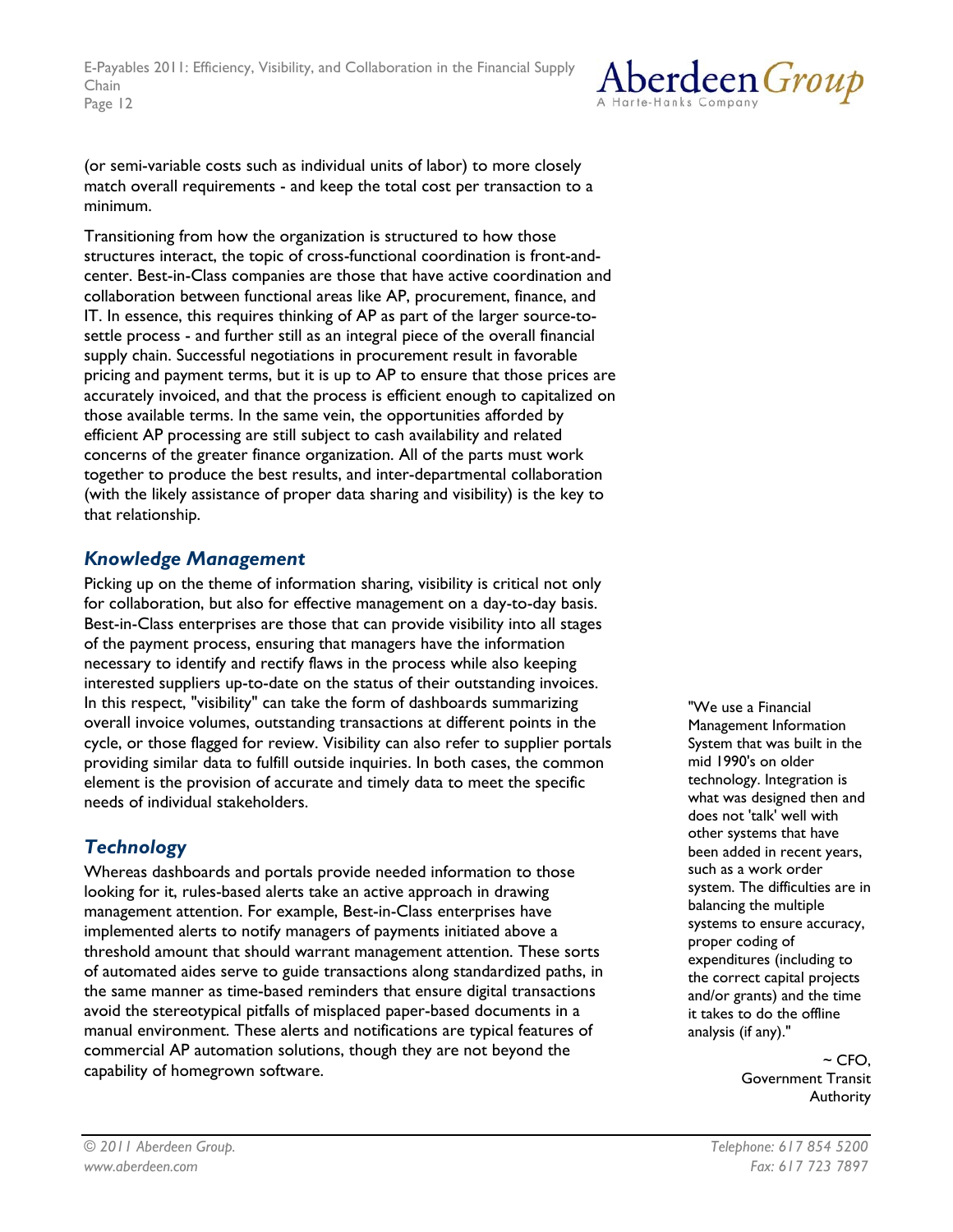

### <span id="page-12-0"></span>*Automation Solutions: Beyond Implementation*

The true picture of a Best-in-Class solution profile is not as simple as might be expected. This is owing to the fact that, in reality, not all solutions are created equal. The bulk of these technologies can be separated into two groups: the three on the left-hand side of Figure 4 control how incoming invoices are processed, and the three on the right-hand side influence what form those invoices take from the beginning. Specifically, invoicing networks and procurement networks with invoicing functionality serve to present AP departments with true electronic invoices (i.e. usable data) as an input. Document imaging (converting paper to digital images) and scanning (extracting data from such images) concern themselves with improving the usability of a source document that is not pure data at the outset.



**Figure 4: Technology Choices of the Best-in-Class** 

Source: Aberdeen Group, August 2011

Beginning with the positive, these technologies can be seen enabling the capabilities discussed throughout this Chapter. They all serve one of two main purposes: either to improve the quality of the data feeding into the payables process, or to facilitate the sharing of that data with internal and external stakeholders. Putting these pieces together, the cycle could be electronic throughout - from Purchase Order (PO) creation in an eprocurement solution, through order submission over a procurement network, to invoice receipt, import into an ERP, matching, approval, and payment. In this scenario, the data that is passed along the chain can be easily compared to the values from earlier in the cycle, ensuring fidelity from start to finish. The same cannot always be said for the information contained on physical documents, which leads to the next point of discussion: the quality of solutions used to move from receipt through settlement.

How is it that companies with such differences in performance could appear to be so similar in terms of technology usage? One answer, which has been highlighted consistently in Aberdeen's research, is the importance of shoring up underlying processes as a necessary part of any automation effort. But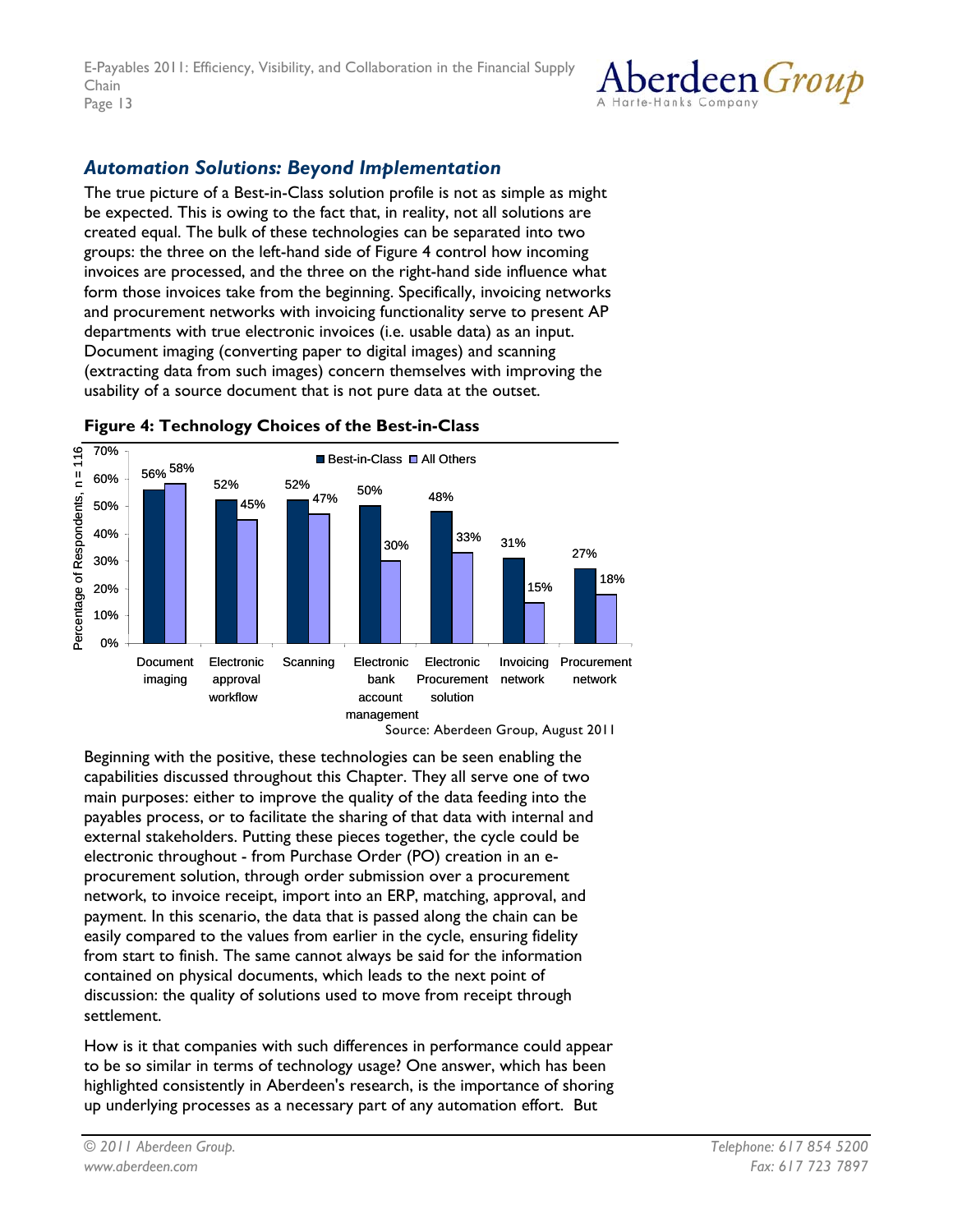

there is more. The second answer is that performance relies on the quality of the chosen solution. Looking beyond overall adoption rates, and focusing on satisfaction with the installed solutions' ability to support specific capabilities provides a much more interesting portrait of Best-in-Class technology choices.

When we discuss imaging and scanning solutions, accuracy, flexibility, and accessibility are paramount. How well can the solution adapt to variations in invoice format? How accurately does it capture information, and what tools are provided for validation? These are a few areas where solution quality begins to make its presence known. To gauge this effectiveness, Aberdeen queried respondents for their level of satisfaction with their current solutions across a variety of areas, judged on a 5-point scale (from very dissatisfied to very satisfied). Here, Best-in-Class respondents are 3.75-times as likely to be "very satisfied" with solution's ability to match invoice data at the line level, and over four-times as likely to be very satisfied with its ability to handle various incoming invoice formats.

The same differences are evident when looking downstream towards approval and settlement. Best-in-Class companies are 2.12-times as likely to be very satisfied with their solution's ability to provide quick and easy access to invoices and related documentation. From a managerial perspective, they are also 2.24-times as likely to be very satisfied with its ability to provide visibility into current invoice processing status. What is clear from these examples is that performance is not dictated by the existence of *some* solution, but by the implementation of an *effective* solution.

### *Performance Management*

Any discussion of effectiveness will ultimately be based on the ability to meet predefined goals and objectives. Defining such measures, as well as the incentives and penalties attached to them to guide behavior, is another area where Best-in-Class enterprises outpace the others. For the enterprise, this could be as simple as invoices processed per full-time employee, or a topdown cost measure (labor costs, licensing fees, physical document costs, etc. divided by invoices processed). From the measure, identify the components that can be reduced (i.e., amount of hours needed for manual work, number of license seats required), and from them the behaviors that need to change in order to reduce those components. This can apply to internal resources (getting staff to follow standard procedures) or external partners (convincing suppliers to offer discount terms or accept electronic payment). Following the exercise through, once the desired behaviors have been found, settle on what benefits (bonuses for employees, additional business for suppliers) will incentive them. Of course, this process would not be possible without those measures that help to define the success of the underlying improvement initiative.

Aside from the often-cited benefits of faster processing times, lower costs, and greater visibility, accounts payable performance can support the organization in less obvious ways. One great example of this comes from the Dallas County Community College District (DCCCD), which provides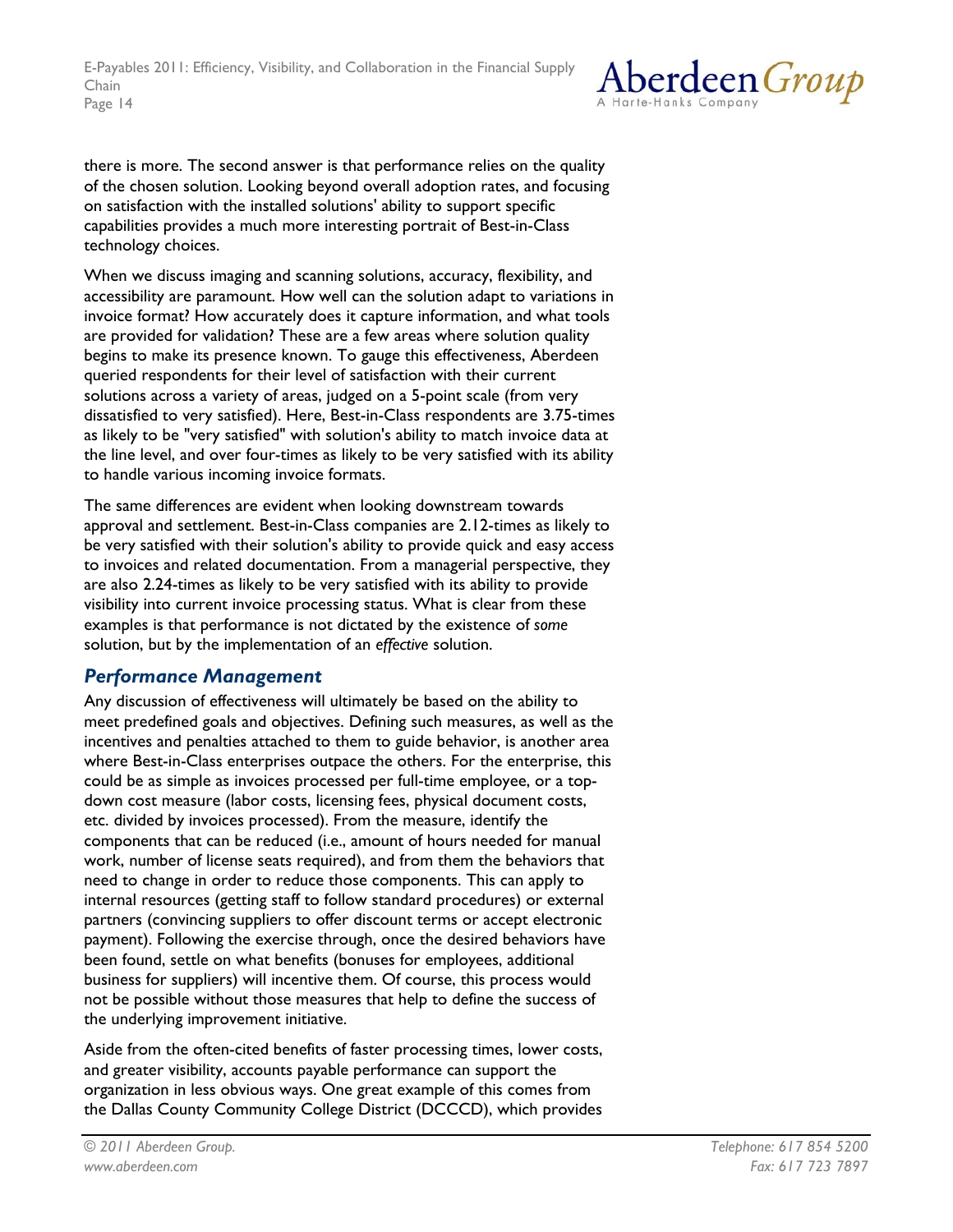<span id="page-14-0"></span>E-Payables 2011: Efficiency, Visibility, and Collaboration in the Financial Supply Chain Page 15



quality education for nearly 100,000 students across seven colleges in Texas. In its AP operations, DCCCD has achieved many of the Best-in-Class capabilities discussed in this chapter, and the results go beyond time and cost. The District was recently awarded AAA ratings for its bonds by all three national ratings agencies, due in part to what Fitch cited as "strong financial operations." "We don't get behind on our payments or lead anyone to question our ability to pay," said Norma VanLandingham, District Accounts Payable Manager for DCCCD. "We take pride in that our department does such a good job that we have this rating. In the end, this helps the students, which is our main goal."

#### **A Glance at AP Technology Preferences**

Just as the landscape of invoice types and payment methods shows gradual change, so too does the mix of solution types and deployment models chosen for AP technologies. At present, even for the Best-in-Class, manual solutions (paper, spreadsheet, etc.) are widely-used. That said, they are less likely to be manual, and less likely to use solutions purely within ERP/financials. Pursuing other alternatives, they are more likely to be using an AP-specific point solution or AP functionality of a broader document management system. When looking toward the future, the overall group shows a similar preference: a move away from manual methods, with the largest growth areas in AP modules and enterprise document management systems (which can handle document imaging, scanning, archiving, and access beyond the AP department as well).



#### **Figure 5: Current and Preferred AP Solution Types**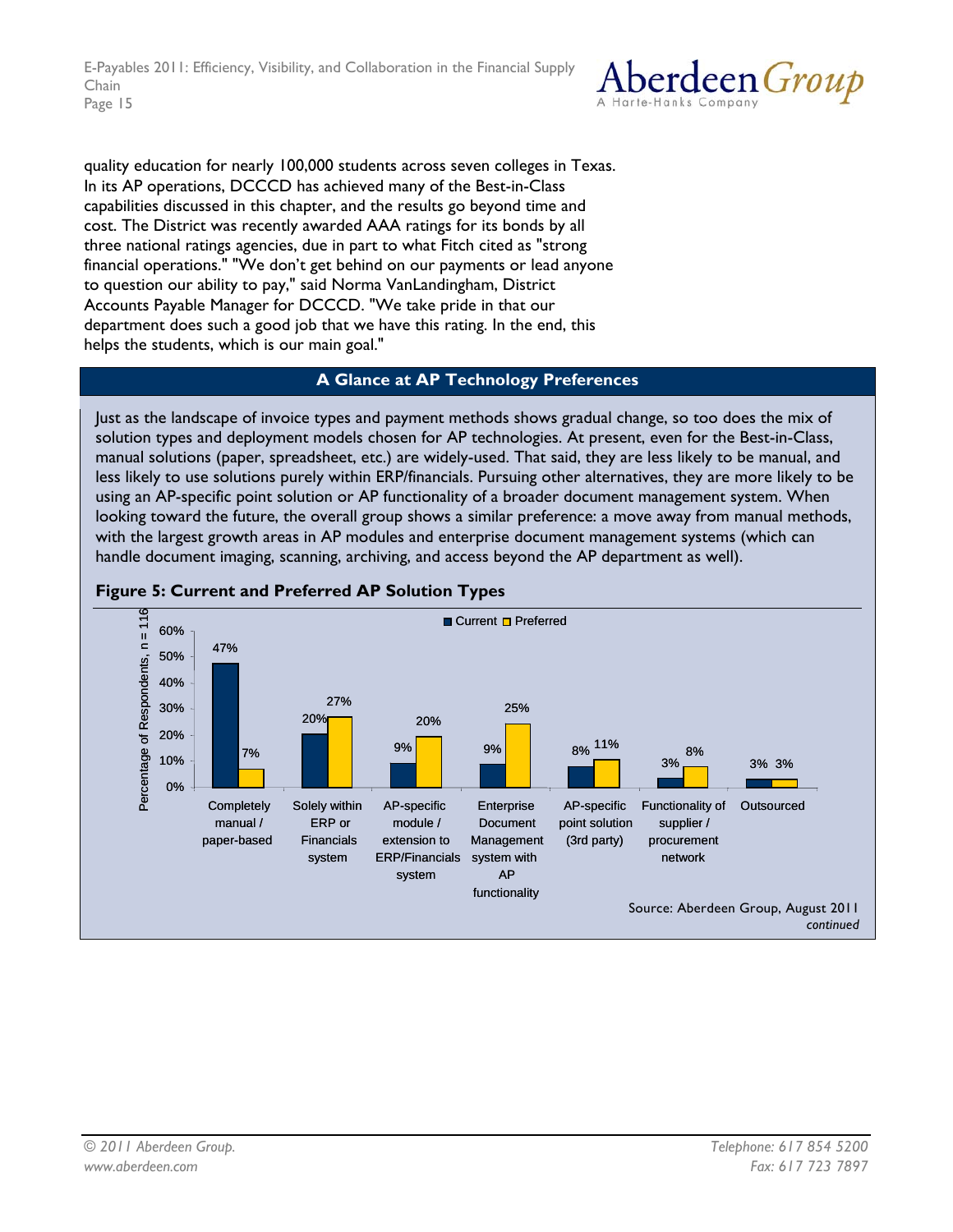

### **A Glance at AP Technology Preferences**

<span id="page-15-0"></span>When looking to current and preferred deployment models, the story is a bit different. On-premise solutions, making up just under half of current deployments, and are not slated to lose much ground in the future. The main changes are a reduction in the "not applicable" group (i.e. those without current solutions), and a resulting increase in the use of hosted deployment models. This preference aligns well with the Best-in-Class, as they are more likely than the other groups to have chosen some variation of the hosted model - for both the receipt and approval portions of the invoice processing cycle. It is interesting to note that of the three variations of hosted models shown in Figure 6, it is the network service model that shows the greatest interest. This approach matches up well with a broader view of AP within the full "source to settle" process, as networks offer the opportunity for wider-scale connections with enterprise trading partners.



#### **Figure 6: Current and Preferred AP Deployment Models**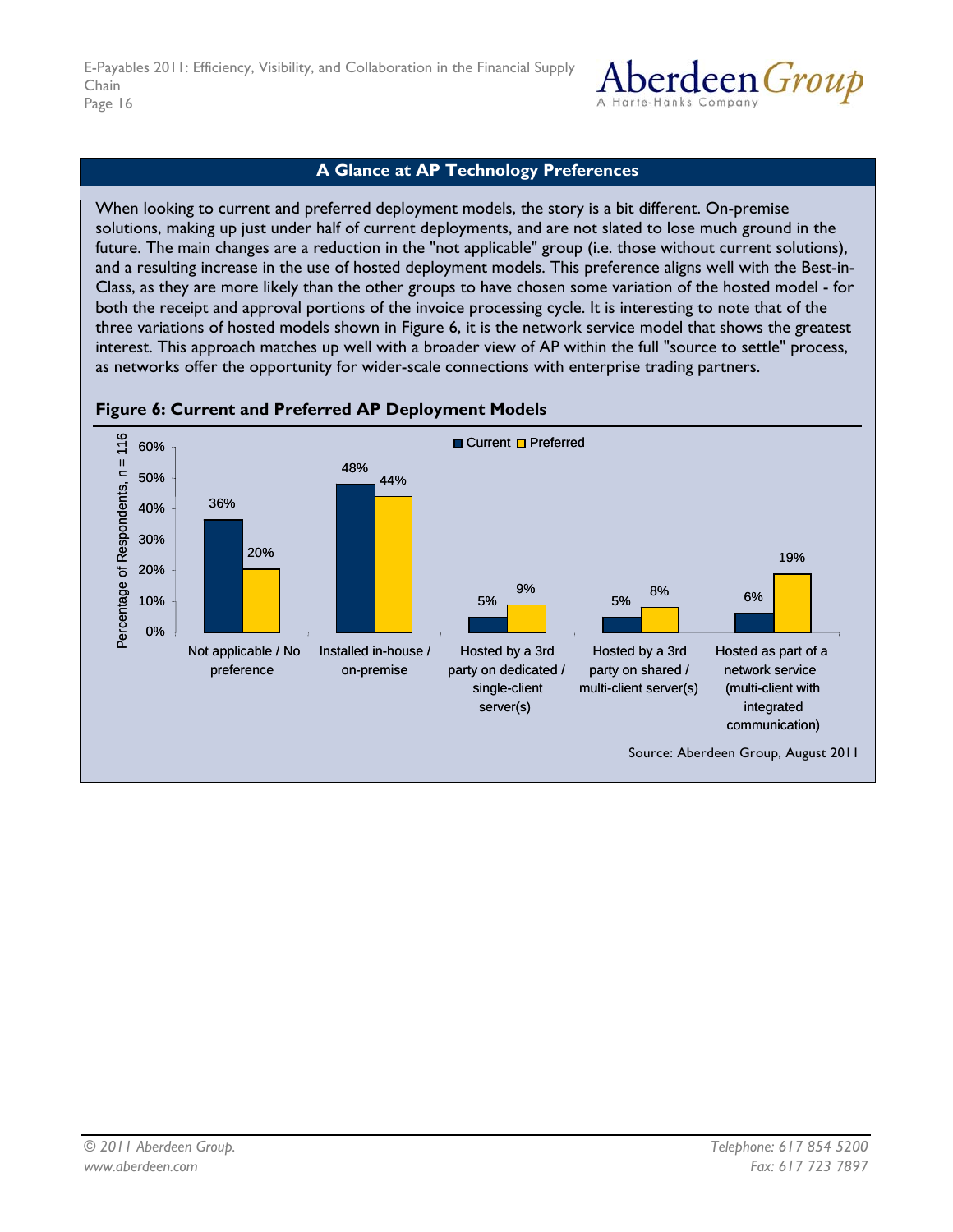

## **Chapter Three: Required Actions**

<span id="page-16-0"></span>Whether a company is trying to move its performance in invoice processing and settlement from Laggard to Industry Average, or Industry Average to Best-in-Class, the following actions will help spur the necessary performance improvements:

### **Laggard Steps to Success**

- **Standardize AP processes across the organization.** The goal is to create repeatable processes, which are consistent from transaction to transaction, employee to employee, and location to location (for distributed enterprises). Companies that have taken this step see less fall through the cracks, reporting volumes of overpayments (or missed credits) 40% less than others.
- **Define metrics and incentives to guide payables improvement efforts.** Incentives help to align individual action with enterprise benefits. Identify areas of potential gains (accurate and timely coding by employees, adoption of electronic invoicing or acceptance of electronic payments by trading partners) and make sure you have the measures in place that will allow you to gauge their impact. As just one example, respondents with these metrics and incentives in place report early payment discount volumes 84% higher than those without them.
- **Employ post-settlement audit to maximize AP results.** Going hand in hand with the process design, metrics, and incentives that dictate what *should* happen, post-settlement audit helps to get a handle on what actually did. Responding companies employing internal and / or third-party audits report average recoverable amounts (i.e., missed discounts, missed credits and overpayments) between 2.4% and 3.1% of total AP-executed payments. These levels are 60% to 108% higher than what non-auditing respondents estimate to be available. As such, these companies may be leaving far more on the table than they realize.

### **Industry Average Steps to Success**

- **Tighten up internal controls.** These controls serve three main purposes: first, they fulfill a requirement for publicly-traded companies; second, they help to reduce the risk of fraud; and third, they work hand-in-hand with process standardization and centralization to streamline and control AP operations. Companies with these controls in place report incurring 66% less late payment penalties than those without them.
- **Plan for centralization.** The possibilities here can run from centralized receipt and scanning all the way through consolidation of

#### Fast Facts

- √ **93%** of the Best-in-Class have tight controls in place to guide their payments processes
- √ **81%** of the Best-in-Class have standardized their AP processes across the enterprise

### **How Does Your Performance Compare to the Best-in-Class?**



- Compare your processes
- Receive a free, personal PDF scorecard
- Benefit from custom recommendations to improve your performance, based on the research



Receive Your Free Scorecard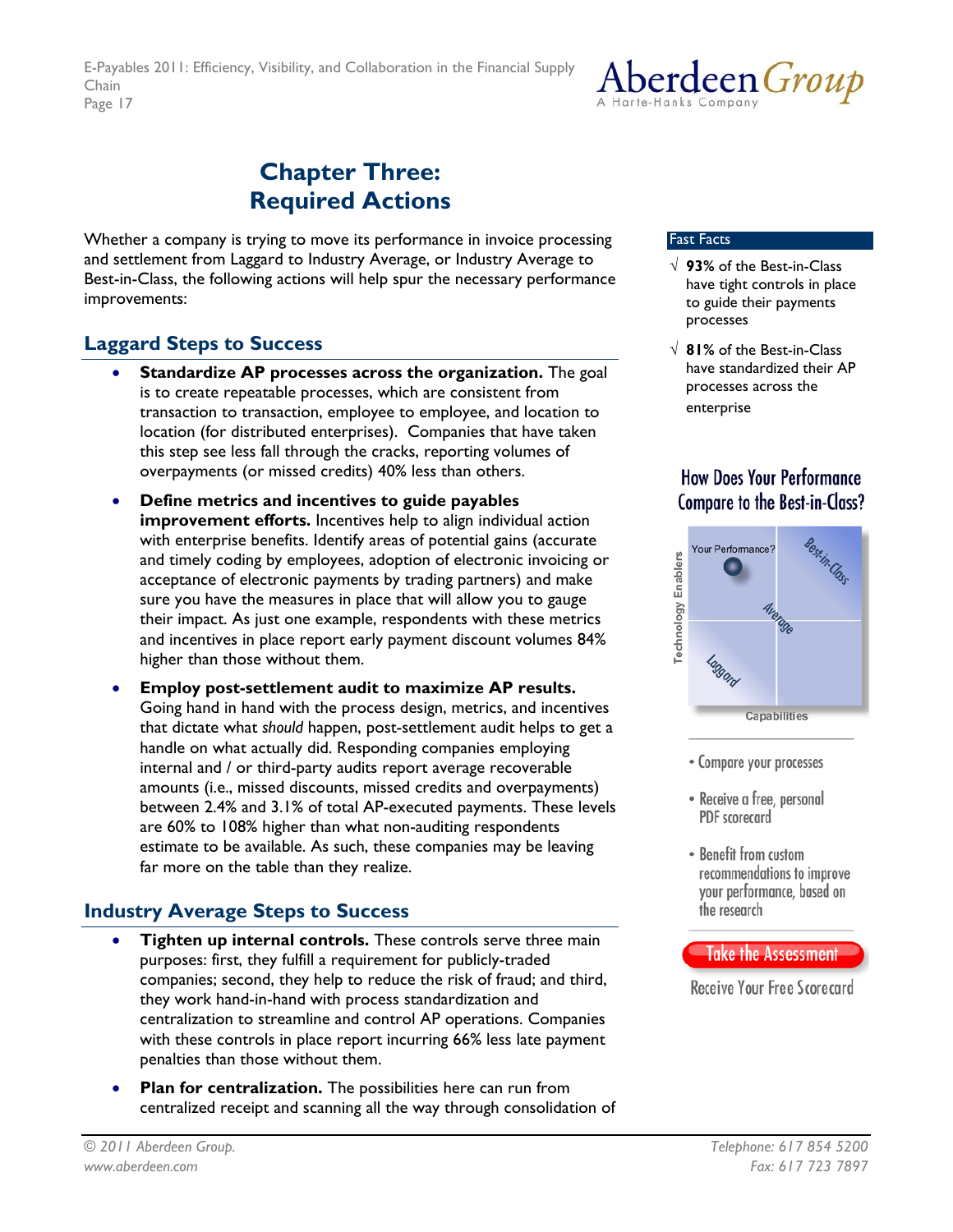

<span id="page-17-0"></span>multiple functions (AP, AR, Payroll, etc.) within a shared service center. Respondents that have centralized AP operations either in a corporate department or shared service center report processing costs 20% lower than their decentralized peers.

• **Investigate triggered alerts to focus on high-priority items.** In an ideal scenario, non-exceptions would be automatically ushered through matching, validation, and payment with manual intervention required only for identified exceptions. Even in a non-ideal environment, rules-based alerts can help to prioritize important transactions (e.g., those with high-dollar values, at risk suppliers, etc.). Companies with these alerts in place report average processing times 21% lower than others, with related processing costs 32% lower.

### **Best-in-Class Steps to Success**

- **Expand the use of discounting programs.** These can take the form of either fixed or tiered terms pre-negotiated by procurement, or dynamic discounts available at the suppliers' discretion. For companies with available cash, the 36% return (2% for 20-days use in a typical 2/10 net 30 scenario) can be quite attractive. Although the Best-in-Class are already leading the way, they are still missing discounts on two-fifths of their payments.
- **Get related enterprise functions on-board.** AP does not exist in isolation. It delivers on the potential savings driven by procurement. Its discounts are essentially alternative investment mechanisms for enterprise cash, which offer attractive returns (and are of interest to treasury). Across all functions, the visibility derived from solution integration may fall on the shoulders of internal IT resources. What benefits may come when all of these functions are actively engaged? Responding companies that have this cross-functional collaboration report processing times for exceptions 13% faster, and capture discounts on 76% more transactions than others.

#### **E-Payables 2011: Summary**

Automation in accounts payable offers great potential benefits to the enterprise. As such, it deserves to be thought of not as an isolated business function, but within the greater context of the financial supply chain. Within the enterprise, accounts payable is intimately tied to the efforts of purchasing and treasury, and its efficiency and transparency is important to maintaining vendor relationships. As this study has highlighted, paper still plays a large part for both invoicing and payments. However, intelligently-designed processed, and intelligently-chosen technologies can go a long way toward driving performance improvements - and there is still a lot of savings left to be captured.

"Everybody in the company, no matter what their job is, is somewhat strategic. It takes everyone. While some people may be 90/10 strategic, some the opposite, we don't have anyone who is purely transactional."

> $~\sim$  CFO. Dental Supply Company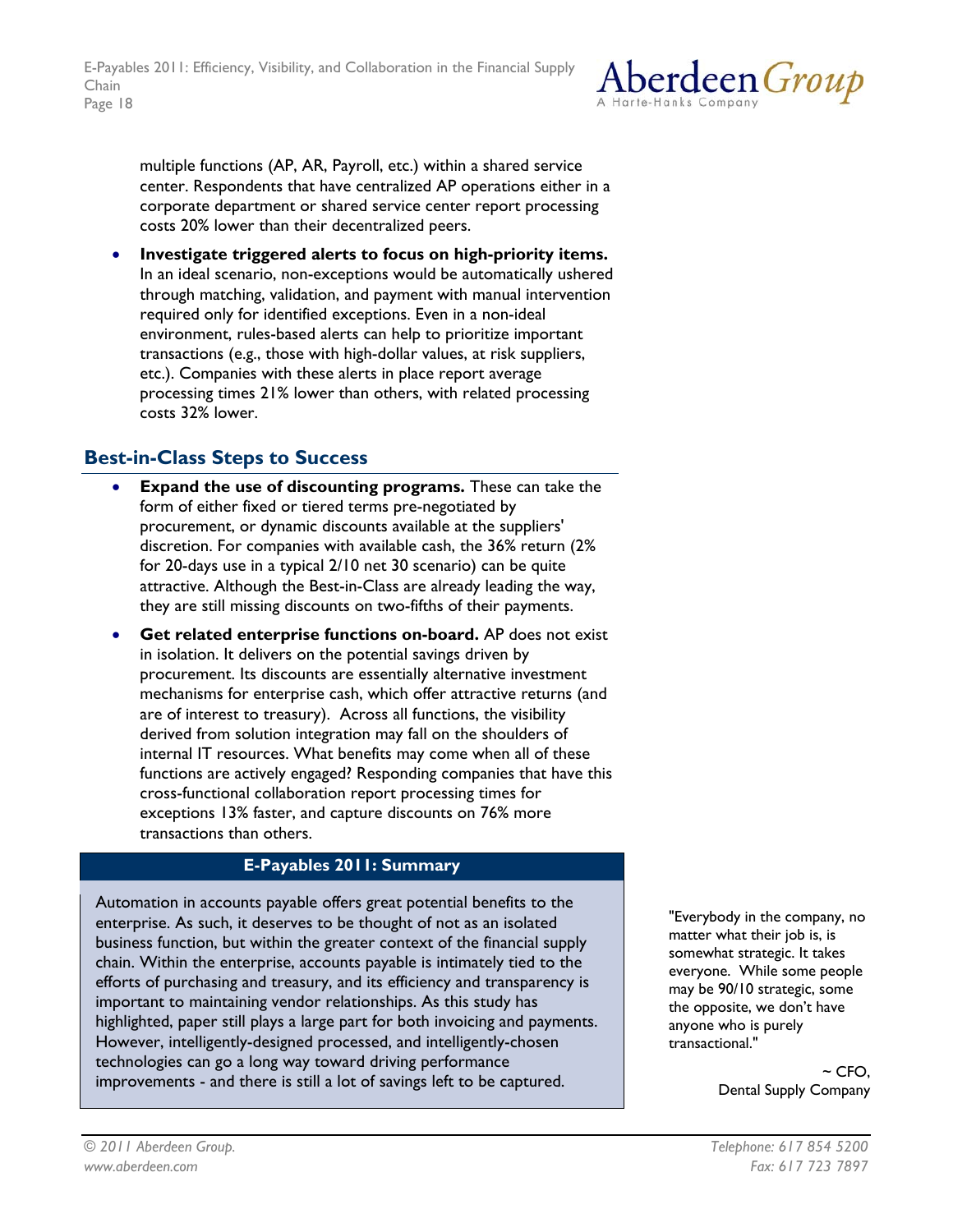

## **Appendix A: Research Methodology**

<span id="page-18-0"></span>Between July and August 2011, Aberdeen examined the use, the experiences, and the intentions of 116 enterprises in accounts payable automation across a diverse set of enterprises.

Aberdeen supplemented this online survey effort with interviews with select survey respondents, gathering additional information on corporate strategies, experiences, and results.

Responding enterprises included the following:

- *Job title:* The research sample included respondents with the following job titles: CFO (16%); Other Executive (CEO, CIO, President, etc.) (9%); Treasurer / Controller (12%); EVP / SVP / VP (8%); Director (16%); Manager (23%); and other (16%).
- *Department / function:* The research sample included respondents from the following departments or functions: Finance / Administration (63%); Corporate Management (10%); Procurement / Purchasing (10%); Information Technology (4%); Operations (3%); other (10%).
- *Industry:* The research sample included respondents from a broad selection of industries, including: Education (14%); Government (12%); Financial Services (11%); Healthcare (8%); Software (7%); Industrial Products (7%); Insurance (5%); Food & Beverage (4%); Metals & Metal Products (4%); Retail (4%).
- *Geography:* The majority of respondents (78%) were from North America. Remaining respondents were from Europe (12%), the Asia-Pacific region (7%) and South/Central America (2%), and the Middle East and Africa (1%).
- *Company size:* Thirty-two percent (33%) of respondents were from large enterprises (annual revenues above US \$1 billion); 34% were from midsize enterprises (annual revenues between \$50 million and \$1 billion); and 33% of respondents were from small businesses (annual revenues of \$50 million or less).
- *Headcount:* Fifty-four percent (54%) of respondents were from large enterprises (headcount greater than 1,000 employees); 32% were from midsize enterprises (headcount between 100 and 999 employees); and 14% of respondents were from small businesses (headcount between 1 and 99 employees).

#### Study Focus

Responding executives completed an online survey that included questions designed to determine the following:

- $\sqrt{\phantom{a}}$  The degree to which automation and electronic payments are deployed in their operations and the financial implications of the technology
- $\sqrt{\phantom{a}}$  The structure and effectiveness of existing payables automation implementations
- $\sqrt{ }$  Current and planned use of AP automation to aid efficiency gains and discount capture
- $\sqrt{\phantom{a}}$  The benefits, if any, that have been derived from AP improvement initiatives

The study aimed to identify emerging best practices for AP automation usage in, and to provide a framework by which readers could assess their own management capabilities.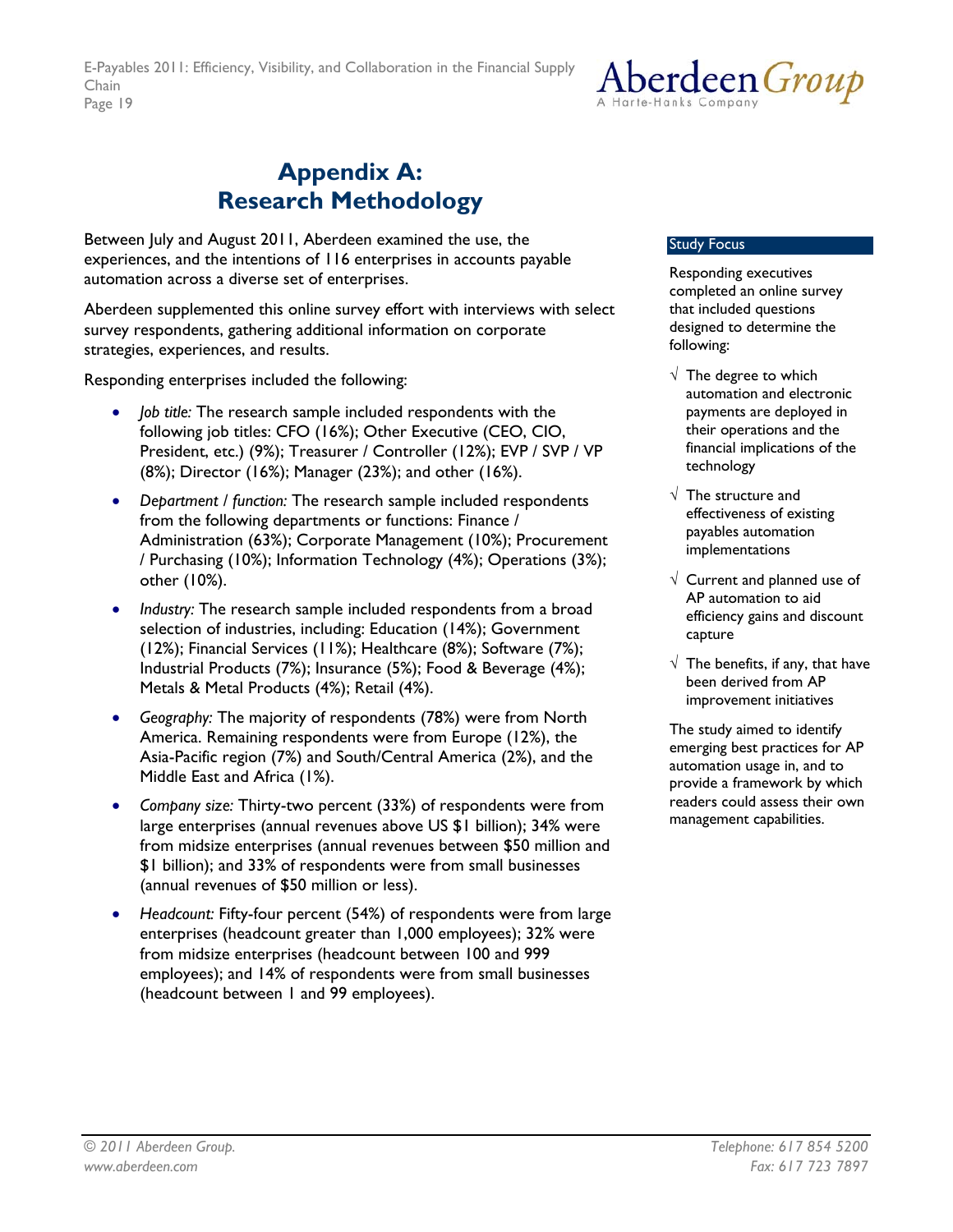

#### <span id="page-19-0"></span>**Table 5: The PACE Framework Key**

**Overview** 

Aberdeen applies a methodology to benchmark research that evaluates the business pressures, actions, capabilities, and enablers (PACE) that indicate corporate behavior in specific business processes. These terms are defined as follows:

**Pressures** — external forces that impact an organization's market position, competitiveness, or business operations (e.g., economic, political and regulatory, technology, changing customer preferences, competitive)

**Actions —** the strategic approaches that an organization takes in response to industry pressures (e.g., align the corporate business model to leverage industry opportunities, such as product / service strategy, target markets, financial strategy, go-to-market, and sales strategy)

**Capabilities —** the business process competencies required to execute corporate strategy (e.g., skilled people, brand, market positioning, viable products / services, ecosystem partners, financing)

**Enablers —** the key functionality of technology solutions required to support the organization's enabling business practices (e.g., development platform, applications, network connectivity, user interface, training and support, partner interfaces, data cleansing, and management)

Source: Aberdeen Group, September 2011

#### **Table 6: The Competitive Framework Key**

| <b>Overview</b>                                                                                                                                                                                                                                                                                                                                                                                                                                                                                                                                                                                                                  |                                                                                                                                                                                                                                                                                                                                                                                                                                                                                                                                                                                                                                                 |  |
|----------------------------------------------------------------------------------------------------------------------------------------------------------------------------------------------------------------------------------------------------------------------------------------------------------------------------------------------------------------------------------------------------------------------------------------------------------------------------------------------------------------------------------------------------------------------------------------------------------------------------------|-------------------------------------------------------------------------------------------------------------------------------------------------------------------------------------------------------------------------------------------------------------------------------------------------------------------------------------------------------------------------------------------------------------------------------------------------------------------------------------------------------------------------------------------------------------------------------------------------------------------------------------------------|--|
| The Aberdeen Competitive Framework defines enterprises<br>as falling into one of the following three levels of practices<br>and performance:<br><b>Best-in-Class (20%)</b> — Practices that are the best<br>currently being employed and are significantly superior to<br>the Industry Average, and result in the top industry<br>performance.<br><b>Industry Average (50%)</b> — Practices that represent the<br>average or norm, and result in average industry<br>performance.<br><b>Laggards (30%)</b> — Practices that are significantly behind<br>the average of the industry, and result in below average<br>performance. | In the following categories:<br><b>Process — What is the scope of process</b><br>standardization? What is the efficiency and<br>effectiveness of this process?<br><b>Organization - How is your company currently</b><br>organized to manage and optimize this particular<br>process?<br><b>Knowledge -</b> What visibility do you have into key<br>data and intelligence required to manage this process?<br>Technology - What level of automation have you<br>used to support this process? How is this automation<br>integrated and aligned?<br><b>Performance —</b> What do you measure? How<br>frequently? What's your actual performance? |  |
|                                                                                                                                                                                                                                                                                                                                                                                                                                                                                                                                                                                                                                  |                                                                                                                                                                                                                                                                                                                                                                                                                                                                                                                                                                                                                                                 |  |

Source: Aberdeen Group, September 2011

#### **Table 7: The Relationship Between PACE and the Competitive Framework**

#### **PACE and the Competitive Framework – How They Interact**

Aberdeen research indicates that companies that identify the most influential pressures and take the most transformational and effective actions are most likely to achieve superior performance. The level of competitive performance that a company achieves is strongly determined by the PACE choices that they make and how well they execute those decisions.

Source: Aberdeen Group, September 2011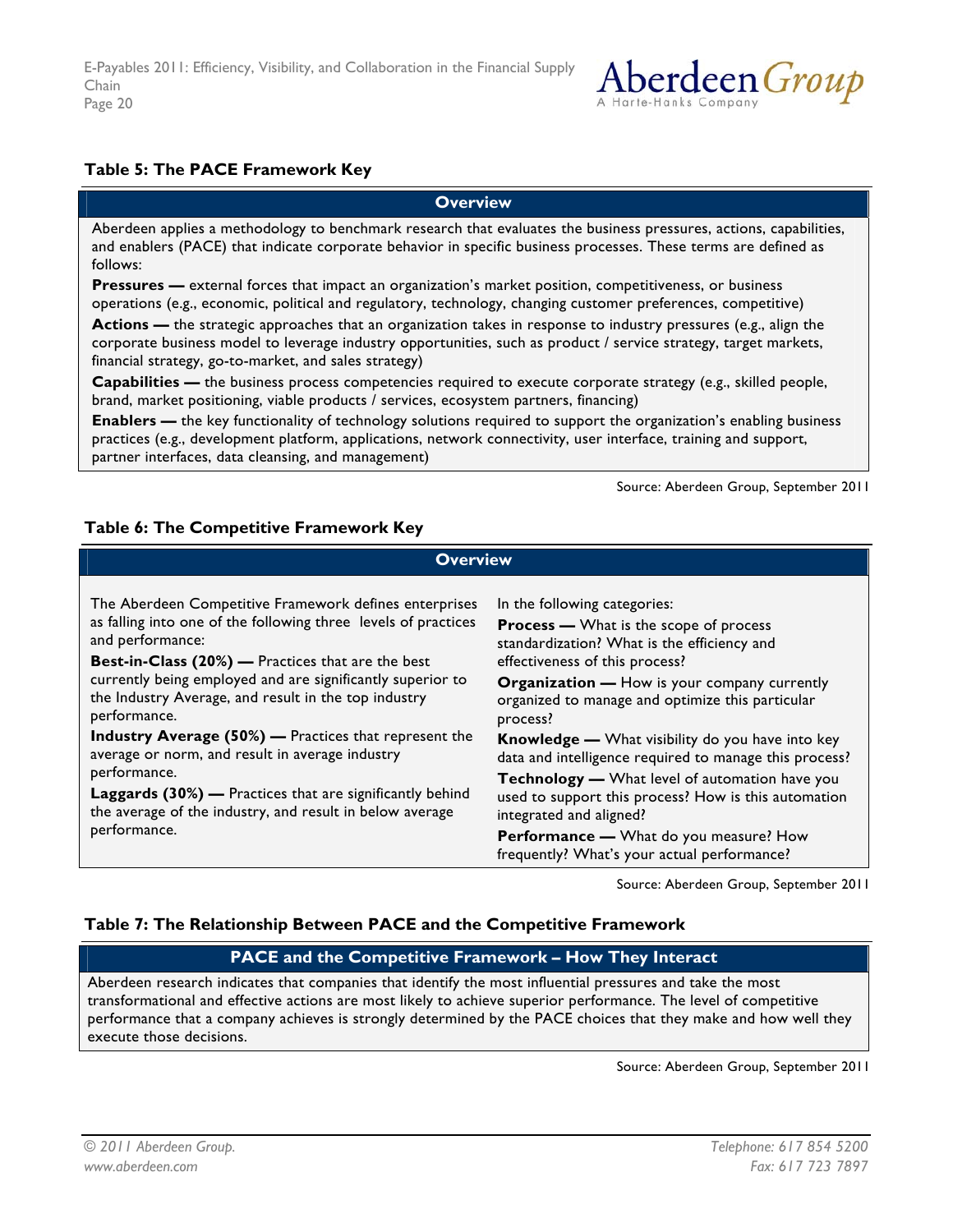

## <span id="page-20-0"></span>**Appendix B: Related Aberdeen Research**

Related Aberdeen research that forms a companion or reference to this report includes:

- *[Invoicing and Workflow: Integrating Process Automation to Enhance](http://aberdeen.com/Aberdeen-Library/6997/RA-workflow-invoice-processing.aspx)  [Operational Performance](http://aberdeen.com/Aberdeen-Library/6997/RA-workflow-invoice-processing.aspx)*; May 2011
- *[Understanding the Value of Purchasing Card Programs](http://aberdeen.com/Aberdeen-Library/7128/AI-purchasing-cards-programs.aspx)*; March 2011
- *[Understanding Your Cost to Pay: Effective Measurement in Accounts](http://aberdeen.com/Aberdeen-Library/7109/AI-accounts-payable-automation.aspx)  [Payable](http://aberdeen.com/Aberdeen-Library/7109/AI-accounts-payable-automation.aspx)*; February 2011
- *[Supply Chain Finance: Gaining Control in the Face of Uncertainty](http://aberdeen.com/aberdeen-library/6833/RA-supply-chain-finance.aspx)*; January 2011
- *[The E-Payables Solution Selection Report: A Buyer's Guide to Accounts](http://aberdeen.com/aberdeen-library/6036/RA-accounts-payable-automation.aspx)  [Payable Optimization](http://aberdeen.com/aberdeen-library/6036/RA-accounts-payable-automation.aspx)*; October 2010

Information on these and any other Aberdeen publications can be found at [www.aberdeen.com](http://www.aberdeen.com/).

#### Author: Scott Pezza, Senior Research Associate, Financial Management & GRC, ([scott.pezza@aberdeen.com](mailto:scott.pezza@aberdeen.com))

For more than two decades, Aberdeen's research has been helping corporations worldwide become Best-in-Class. Having benchmarked the performance of more than 644,000 companies, Aberdeen is uniquely positioned to provide organizations with the facts that matter — the facts that enable companies to get ahead and drive results. That's why our research is relied on by more than 2.5 million readers in over 40 countries, 90% of the Fortune 1,000, and 93% of the Technology 500.

As a Harte-Hanks Company, Aberdeen's research provides insight and analysis to the Harte-Hanks community of local, regional, national and international marketing executives. Combined, we help our customers leverage the power of insight to deliver innovative multichannel marketing programs that drive business-changing results. For additional information, visit Aberdeen http://www.aberdeen.com or call (617) 854-5200, or to learn more about Harte-Hanks, call (800) 456-9748 or go to http://www.harte-hanks.com.

This document is the result of primary research performed by Aberdeen Group. Aberdeen Group's methodologies provide for objective fact-based research and represent the best analysis available at the time of publication. Unless otherwise noted, the entire contents of this publication are copyrighted by Aberdeen Group, Inc. and may not be reproduced, distributed, archived, or transmitted in any form or by any means without prior written consent by Aberdeen Group, Inc. (2011a)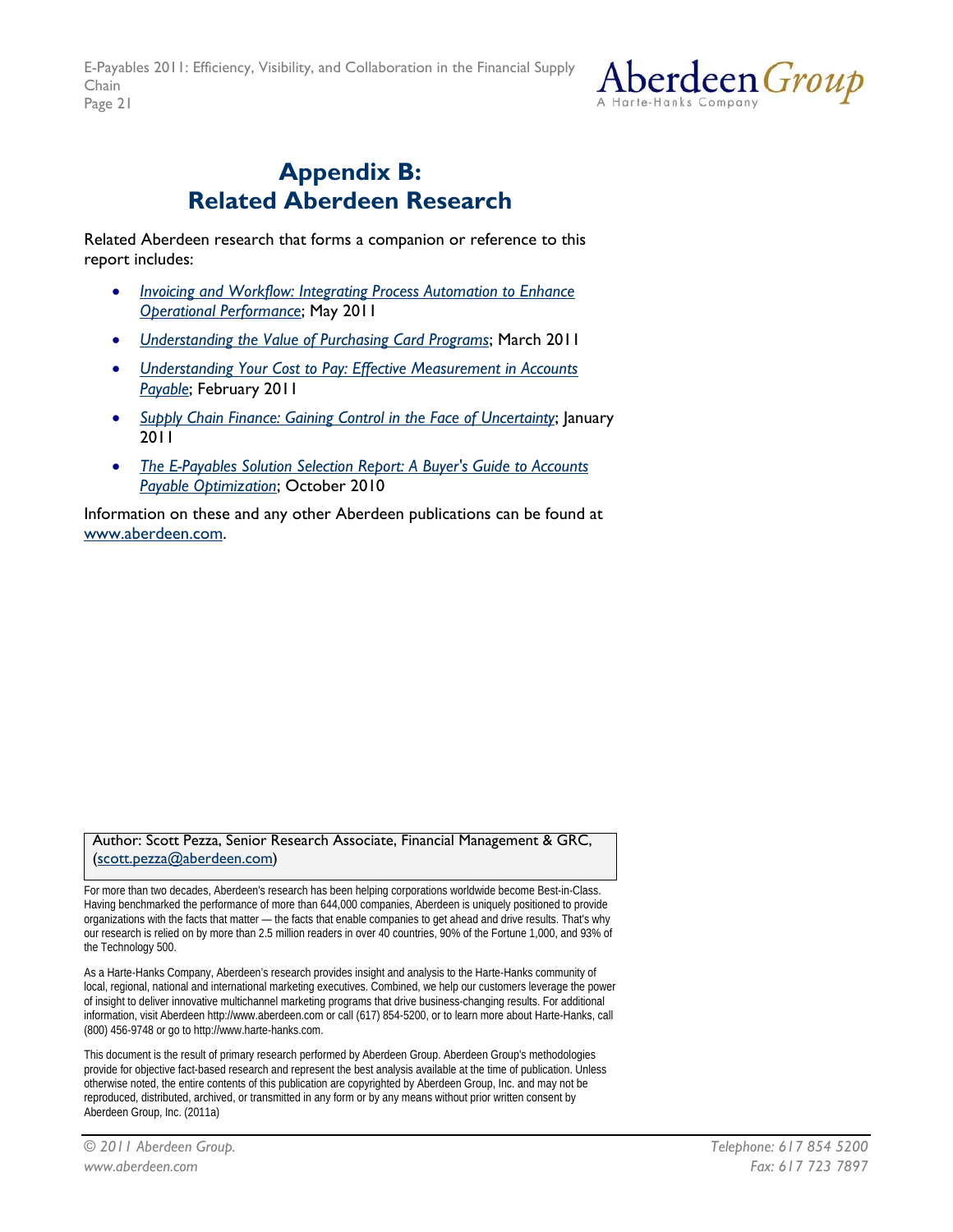

## <span id="page-21-0"></span>**Featured Underwriters**

This research report was made possible, in part, with the financial support of our underwriters. These individuals and organizations share Aberdeen's vision of bringing fact based research to corporations worldwide at little or no cost. Underwriters have no editorial or research rights, and the facts and analysis of this report remain an exclusive production and product of Aberdeen Group. Solution providers recognized as underwriters were solicited after the fact and had no substantive influence on the direction of this report. Their sponsorship has made it possible for Aberdeen Group to make these findings available to readers at no charge.



#### Better Commerce.

Ariba, Inc. is the leading provider of collaborative business commerce solutions. Ariba enables more efficient and effective buying, selling, and cash management by combining industry-leading software as a service (SaaS) commerce technology with the world's largest web-based global trading community and expert capabilities and services to augment internal resources and skills – all as a flexible, cloud-based service. The Ariba® Commerce Cloud™ delivers everything needed to control costs, increase sales, minimize risk, and enhance cash flow and operations. More than 300,000 companies, including over 80 percent of the Fortune 100, use Ariba's solutions to drive more efficient and effective inter-enterprise commerce. Why not join them?

#### **For additional information on Ariba, Inc.:**

Ariba

910 Hermosa Court

Sunnyvale, CA 94085

Phone: 1.866.772.7422

[www.ariba.com/contact.cfm](http://www.ariba.com/contact.cfm)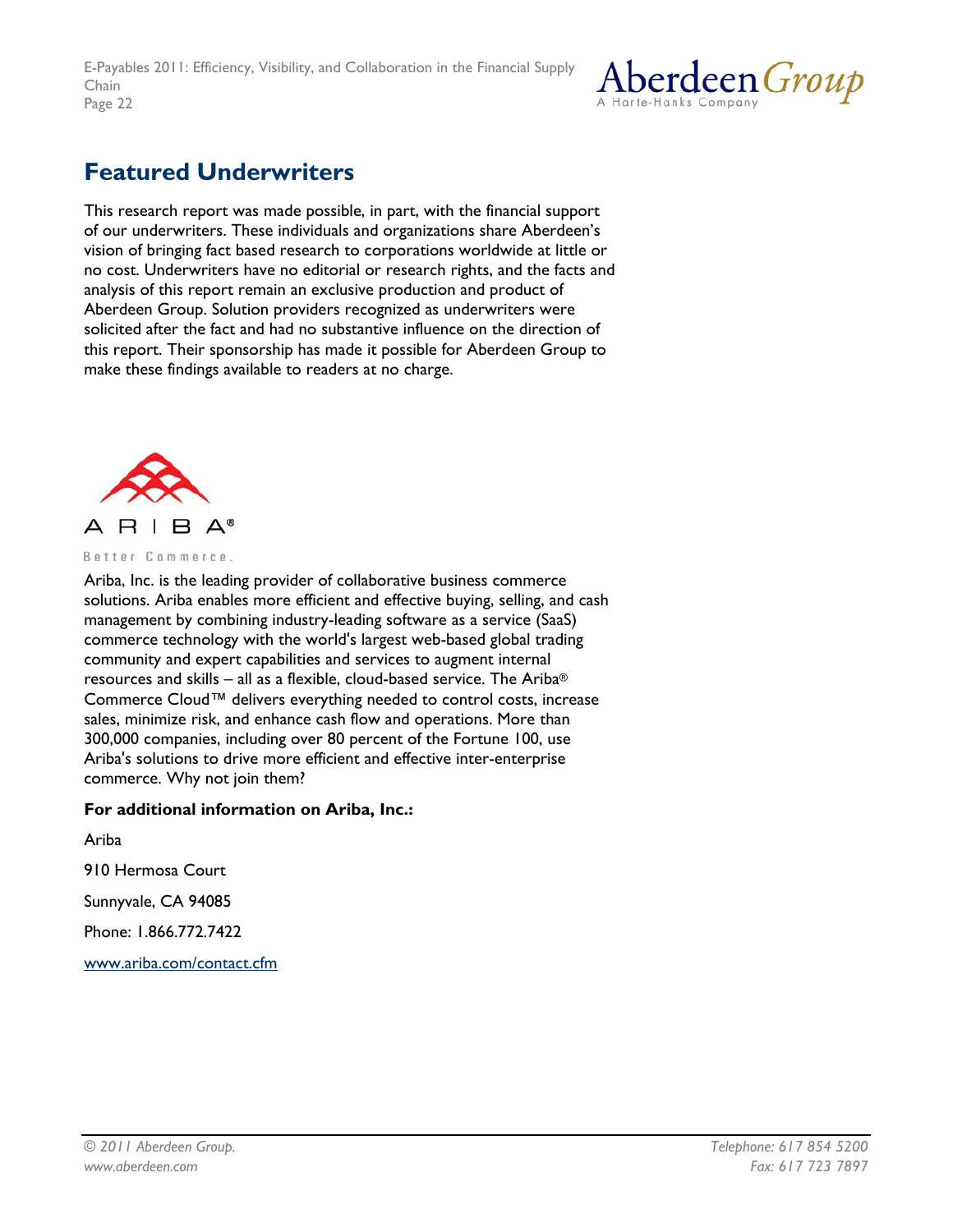



Syncada from Visa is a global financial supply chain network which corporations and governments can use to improve business intelligence, process invoices, make payments, and finance payables or receivables through sponsor financial institutions. Syncada processes invoices for hundreds of buyers and makes payments to tens of thousands of sellers in 42 countries. In 2009, the network processed more than USD \$18 billion in payments and more than 200 million invoices and supporting trade documents.

#### **For additional information on Syncada from Visa:**

Syncada from Visa

901 Marquette Avenue South, Suite 1800

Minneapolis, MN 55402

Phone: 1.800.404.2744

[www.syncada.com](http://www.syncada.com/)

[info.requests@syncada.com](mailto:info.requests@syncada.com)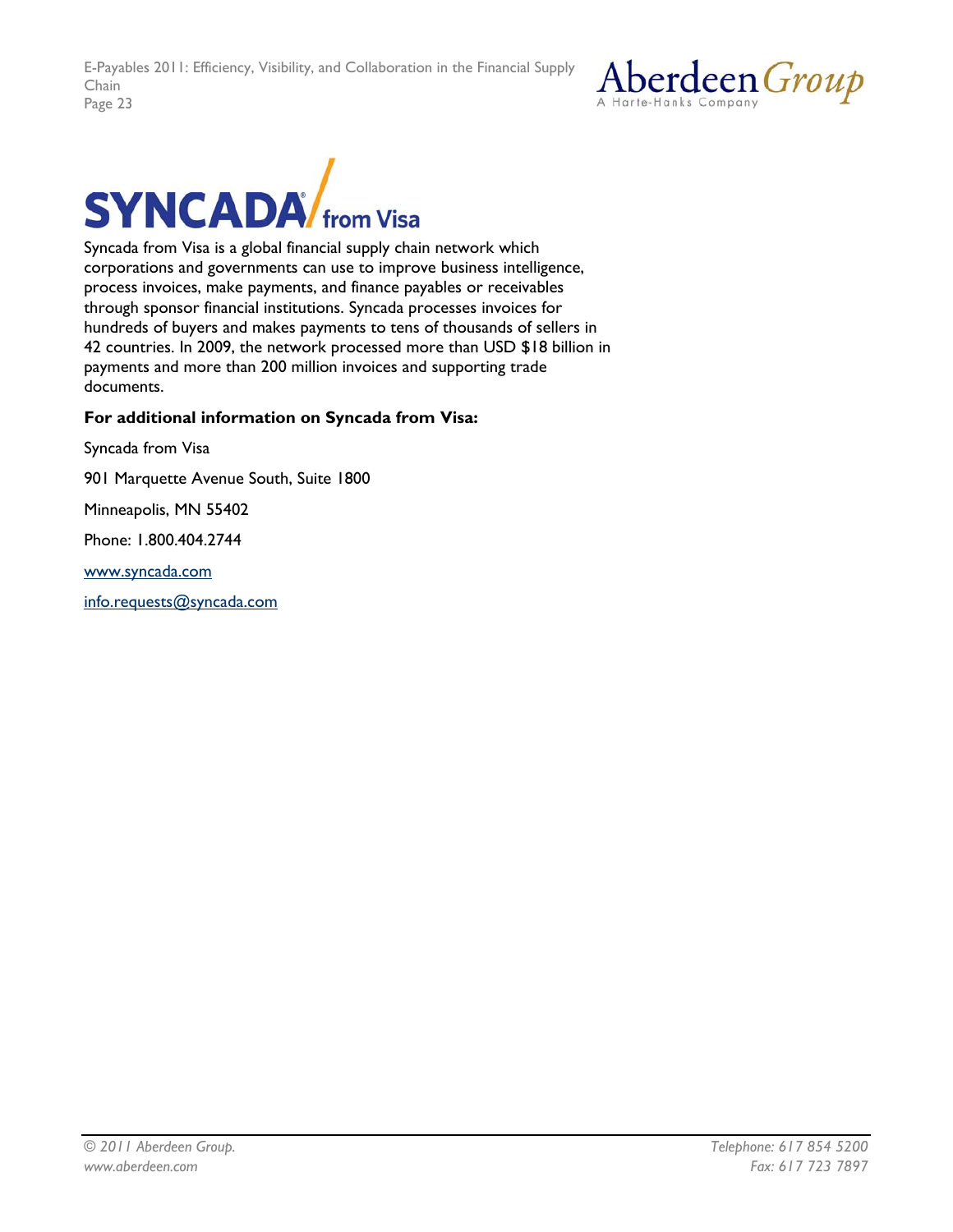



Kofax plc (LSE: KFX) is the leading provider of capture driven process automation solutions. Kofax solutions provide a rapid return on investment by automating information intensive processes and by managing the capture of information in a more accurate, timely and cost effective manner. Our integrated AP automation solutions streamline invoice capture to increase processing speed and dramatically reduce data entry costs, and leverage best practice workflows to expedite the invoice review, coding and approval process.

#### **For additional information on Kofax plc:**

Kofax plc 15211 Laguna Canyon Road Irvine, CA 92618 Phone: 1.949.272.1733 Fax: 1.949.273.9080 [www.kofax.com](http://www.kofax.com/) [www.kofax.com/solutions/invoice-processing.asp](http://www.kofax.com/solutions/invoice-processing.asp)